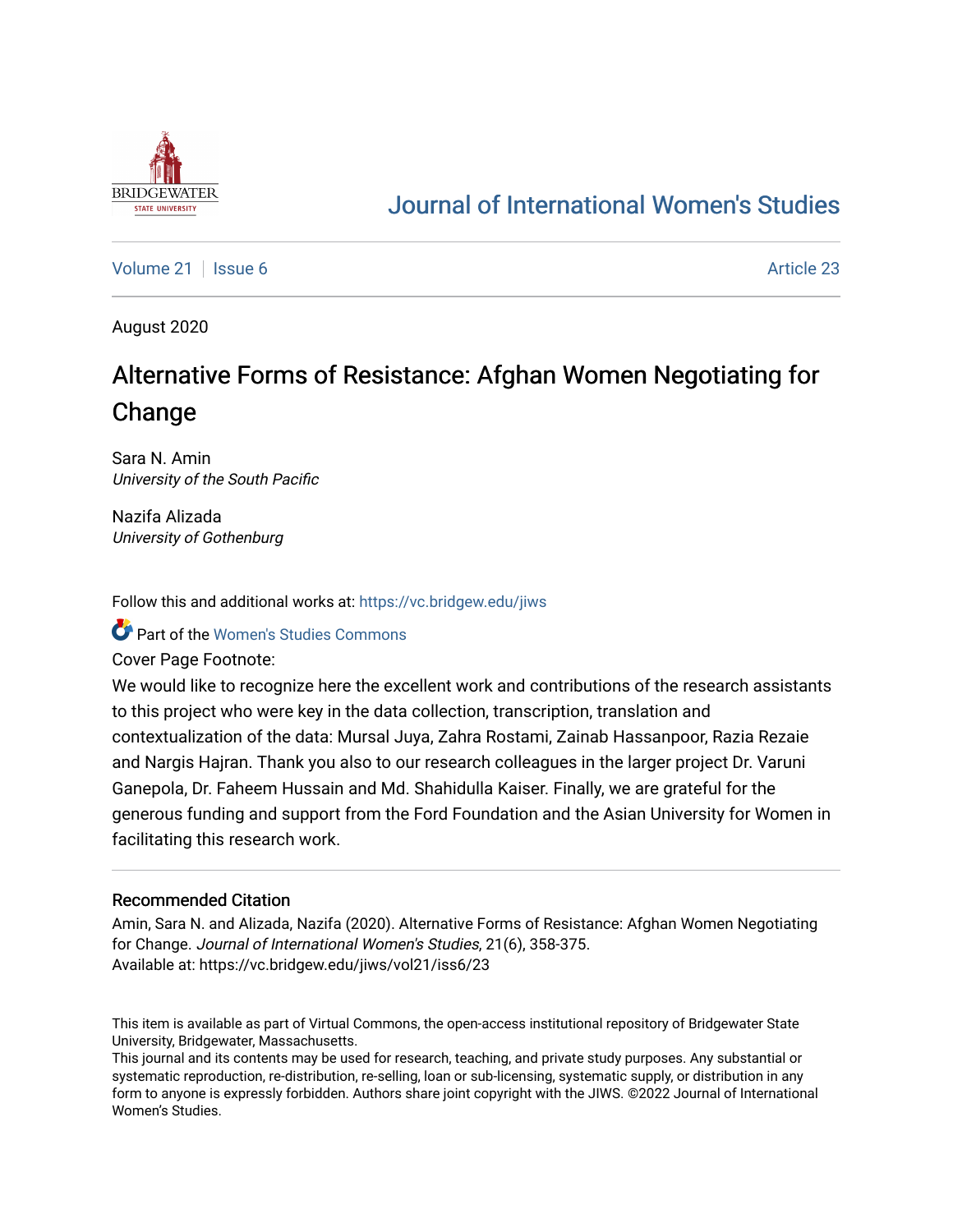# Alternative Forms of Resistance: Afghan Women Negotiating for Change

# Cover Page Footnote

We would like to recognize here the excellent work and contributions of the research assistants to this project who were key in the data collection, transcription, translation and contextualization of the data: Mursal Juya, Zahra Rostami, Zainab Hassanpoor, Razia Rezaie and Nargis Hajran. Thank you also to our research colleagues in the larger project Dr. Varuni Ganepola, Dr. Faheem Hussain and Md. Shahidulla Kaiser. Finally, we are grateful for the generous funding and support from the Ford Foundation and the Asian University for Women in facilitating this research work.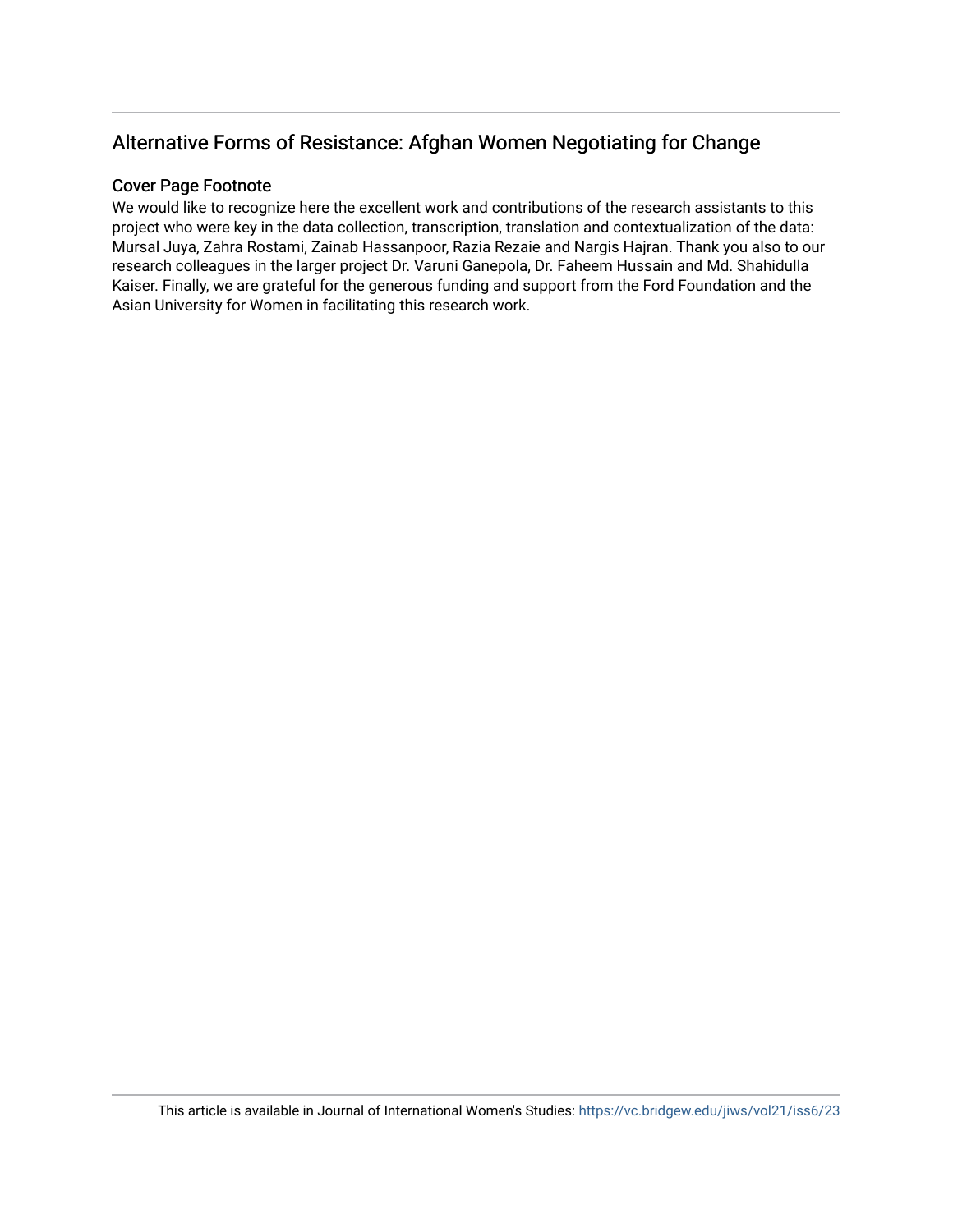#### Amin and Alizada: Alternative Resistance: Afghan Women Negotiating for Change

This journal and its contents may be used for research, teaching and private study purposes. Any substantial or systematic reproduction, re-distribution, re-selling, loan or sub-licensing, systematic supply or distribution in any form to anyone is expressly forbidden. ©2020 Journal of International Women's Studies.

# **Alternative Forms of Resistance: Afghan Women Negotiating for Change**

By Sara N. Amin<sup>1</sup> and Nazifa Alizada<sup>2</sup>

# **Abstract**

In this paper we examine how Afghan women resist, strategize and negotiate family and societal constraints to take advantage of the expanding education and employment opportunities in the post-Taliban era. We focus on how these women exercise agency and what resources they mobilize to maximize their opportunities in the face of potential constraints. We argue that to understand women's agency and changing gendered power relations in the family, it is crucial to examine every day individual behaviors that deviate from prescribed dominant gender behavior and infuse altered meanings to dominant gendering discourses. Our research highlights that gendered power is partial, interrupted by situated emotions and relationships. Afghan women employ a range of resistance methods to overcome constraints placed in their way, and we discuss them through three thematic frameworks of resistance in acts of submission, sacrifice and situated agreement, resistance in acts of open defiance, and resistance in acts of negotiation. The analyses is based on in-depth interviews with 64 women from 40 households in Kabul, and illustrate the significance of the family as a site in which gendered power and subordination are disrupted, fragmented, negotiated, and interdependent, challenging assumptions of the family as a site of monolithic oppressive power against women.

*Keywords:* Resistance, Women, Afghanistan, Power, Empowerment, Agency

### **Introduction**

In Afghanistan interventions directed towards changing women's status has had a history of being top-down and centralized. Struggles of authority between tribal patriarchal power located in rural areas and Kabul have played out in attempts at centralization, consolidation of the state, and 'modernization' from the center, where women's rights were often a major point of contestation (Ahmed-Ghosh, 2003). Ganesh (2013) highlighted that since the 1940s,

women's status has been linked to modernity and progress on the one hand and to the preservation of culture and identity on the other. In parallel, another key factor

1

<sup>&</sup>lt;sup>1</sup> Sara N. Amin is Lecturer and Discipline Coordinator of Sociology at The University of the South Pacific. Her research areas focus on the intersection of identity, power and resistance in the context of social change. She is currently working on research related to changing gender relations in the family in South Asia, as well as sites of gendered insecurity in the Pacific. Previously her research has examined contestations of faith and citizenship among Muslim communities in North America and impact of international labour migration from South Asia to the MENA region on shifting gender, national and religious identities.

<sup>&</sup>lt;sup>2</sup> Nazifa Alizada studies Master's in Global Studies at the University of Gothenburg, Sweden. She has a Bachelor of Arts in Politics, Philosophy and Economics with double minors in Asian Studies and Gender Studies from Asian University for Women, Bangladesh. Nazifa has earlier worked at the Swedish Secretariat for Gender Research and as a Research Assistant for the Family Empowerment Study at AUW.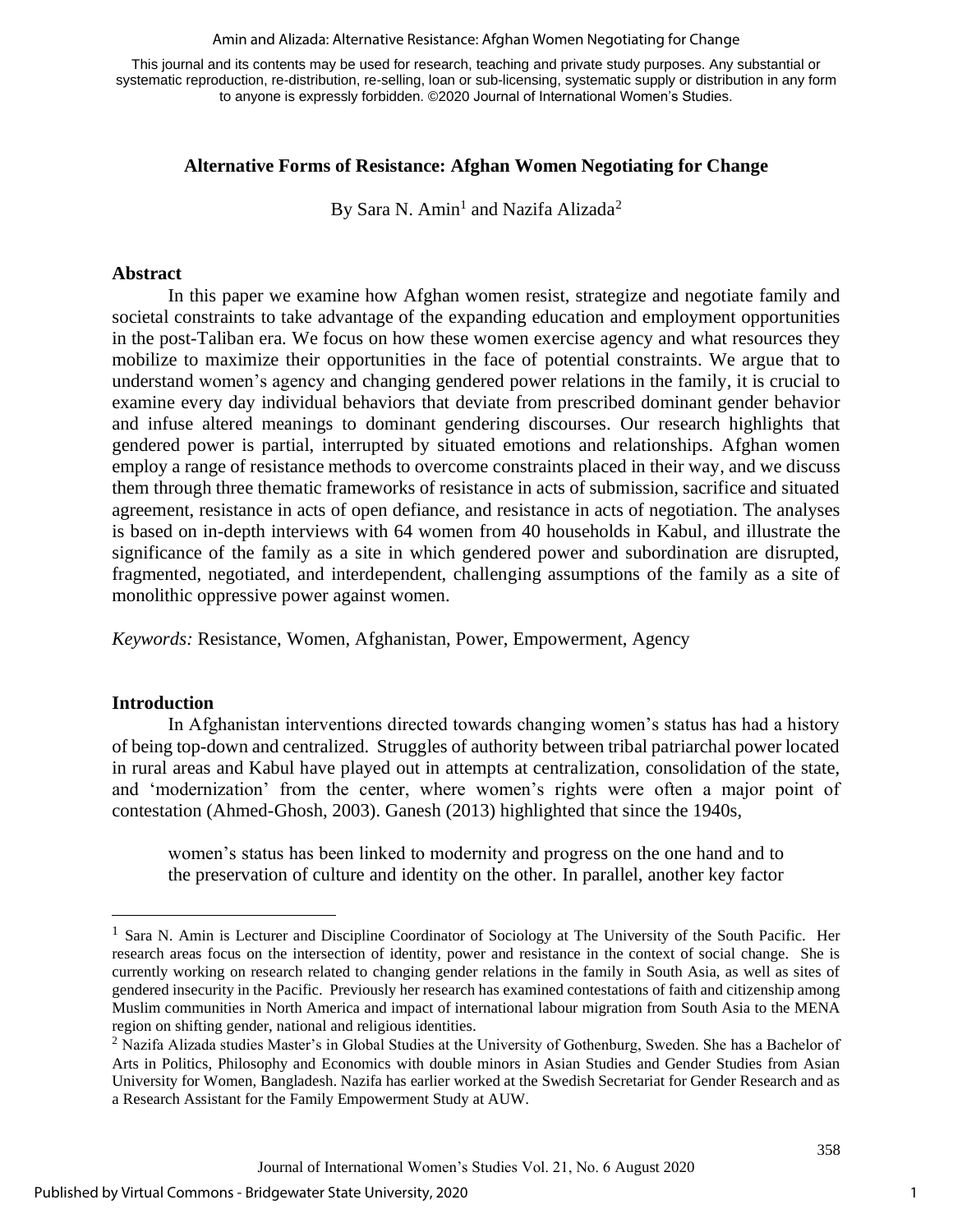used to validate or delegitimise successive regimes has been the 'the' Islamic frame of reference, and both gender and Islam have consistently been used to gain or maintain political influence, especially in the politically crucial provinces (p.4).

While during the Taliban regime (1996-2001), girls' and women's rights and access to education and employment were severely restricted, often attached with violent sanctions, women resisted their oppression through the running of underground schools (Povey, 2003). In the post-Taliban regime (post-2001), the place of girls' education, women's employment opportunities and women's status in society have taken a central position in both international discourse and aid, as well as domestic politics and policies. At the same time, to what extent interventions related to women's empowerment in Afghanistan are embedded in imperialistic and colonial processes have been raised (Abu-Lughod, 2002; Barakat and Wardell, 2002).

Numerous studies have documented the rapid growth of girls enrolling in schools and while efforts at increasing women's labour force participation faces larger barriers and challenges, the female employment rate in Afghanistan has been increasing. While these changes vary by women's ethnic, religious and socio-economic positionalities (Kabeer and Khan, 2014), the continuation of political violence in the country lead to women/girls' security as a major barrier to education and employment for women more broadly (Alvi-Aziz 2008; Kabeer and Khan 2014).

In this paper, we focus on the ways women in Kabul are negotiating and resisting the constraints they face from within and/or outside the family to attempt to take advantage of expanding opportunities in education and employment in the post-Taliban era. The question we ask is: In the face of constraints that may limit women's options (such as lack of security, family structures and authority, gender norms about women's place) and what is expected of them in the family (norms about their actions, futures, relationships), what forms of resistance, strategies and resources do women in Afghanistan use to negotiate these constraints and exercise agency? Based on in-depth interviews with 64 women from 40 households in Kabul, this paper details the findings on how women and their families negotiate and strategize for expanding opportunities of education and employment and the implications of these strategies for our understanding of power, resistance and empowerment. In particular, we argue that changing gendered power relations in the family is constituted by multiple and continuous 'ordinary' acts that chip away at power and what is normative. Thinking of these ordinary acts as sites of resistance have been critiqued through ideas of 'false consciousness', self-interested bargaining, and internalization of oppressive power, all evaluated as preventing change and reinforcing the status quo (Baker, 2008; Gutmann, 1993). Nevertheless, theorization of empowerment, resistance and women's agency suggests that we need to expand our understanding of what constitutes as resistance, paying attention to its contextualized and situated nature, which also highlights the partial and fragmented nature of power (Abu-Lughod, 1990; Agarwal, 1997; Kabeer, 2005; Kandiyoti, 2005).

By documenting the range of ways in which Afghan women resist attempts to control women's choices and aspirations, as well as how they overcome barriers placed in their way, our research is important in the following ways. Firstly, our study provides a counternarrative to the problematic representation of Afghan women as somehow uniformly oppressed by patriarchal and religious power. There have been important instances of such studies already. For example, Povey (2003) documented the ways women in Kabul organized under the Taliban regime to provide each other with social support and created opportunities for girls' education in secret. Kabeer and Khan (2014) detailed how Hazara women from poor households evaluated their lived experience of violence, change and gender in varied ways, highlighting the diversity of views and aspirations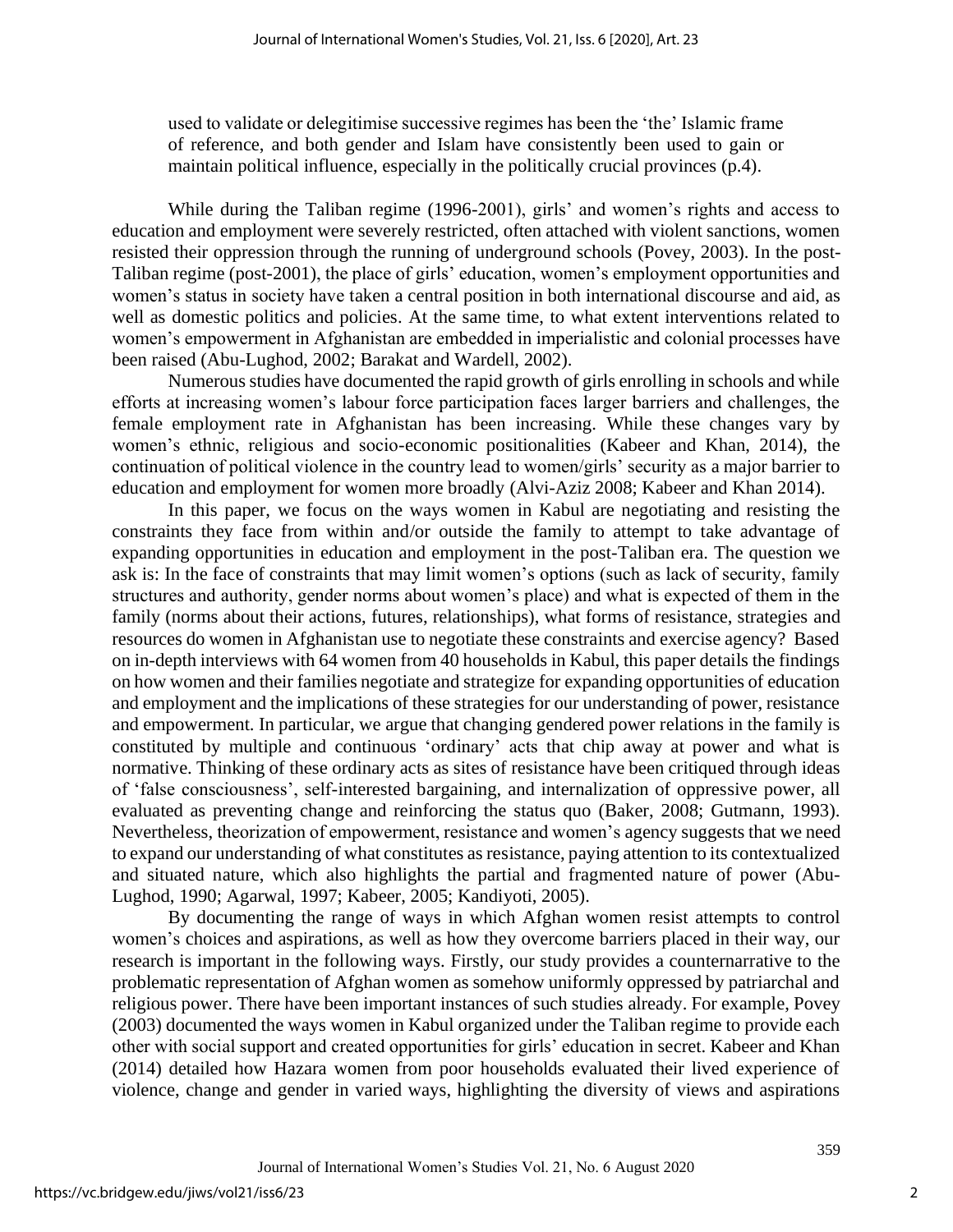women had for their country. Billaud (2015) explores the cultural, bodily, emotional and discursive practices of Afghan women as sites in which the political category of woman is contested by women and other institutional actors, including the state, religious leaders, aid donors and civil society organizations. Continuing to expand this body of literature is important, especially because in both making visible these strategies and diversities and seeing these actions as resistance, people's individual and collective agency are reaffirmed. While psychological studies have highlighted the therapeutic effect on the individual of being able to see how one has resisted violence, domination, control (Wade, 1989), feminist and post-colonial studies have argued that continued representation of a group as powerless victims can lead to actions which further limit or remove agency, even with the best intentions (hooks, 1994).

Secondly, while there is a growing body of work on how specific interventions in the post-Taliban era are impacting on expanding Afghan women's "choices, power, options and control" (Malhotra, Sidney & Boender, 2002), there is much less discussion about how women access these types of interventions. Existing research on Afghanistan has documented the multiple reasons girls/women continue to experience challenges to start, continue and complete their education, with insecurity and safety of girls usually being the most common and dominant reasons (Jackson, 2011; Hunte, 2006). Barriers to employment are more structured by access to resources, as well as strong oppositional attitudes about not only women's place but also men's role (Amin, 2016; Ganesh, 2013; Echavez, 2010). Nevertheless, across different classes, ethnicities and age groups, girls and women are increasingly persisting in going to schools, literacy classes, universities and participating in paid employment. As such, it is important to ask, how do these women and girls do so? Our study looks at women's strategies to take advantage of (new/expanding) opportunities in education and employment. In the context of Afghanistan, as elsewhere, the family often remains the most immediate institution in which one's aspirations are regulated or facilitated. As such, this study helps us understand how women come 'out of the home', so to speak. This is important because by understanding the challenges within the family, as well as the strategies being used and the types of relationships and resources they draw on, we will be able to better design support systems that facilitate women's agency.

Finally, and related to both of the above points, our study provides insights into the partial, situational and relational aspects of empowerment processes, explores the interdependent and contingent aspects of gendered power, as well as examines the complexity of resistance. Critical analysis of interventions aiming to empower women have underscored that for the status of women to change, gendered relations of power need to change at both macro and micro-levels through which gendered power is organized (Cornwall, 2016). However, the study of efforts to enact such changes have primarily focused on *moments* of change—policies, laws, protest event, marriage, divorce, entry into work, etc., reflecting in many ways a static conceptualization of power and how power is disrupted and reconstituted. Yet, important examinations of social change have underscored that power structures are neither monolithic nor uncontested and that in fact "power is *constantly* being fractured by the struggles of the subordinate (Haynes and Prakash, 1992, p.2, emphasis added)". In this paper we present the struggles and negotiations of women over the course of their lives to enable their agency. By doing so, our analyses illustrate the significance of the family as a site in which gendered power and subordination are disrupted, fragmented, negotiated, and interdependent, challenging assumptions of the family as a site of monolithic oppressive power against women, as well as providing insights into the way gendered power is being resisted in urban Afghanistan.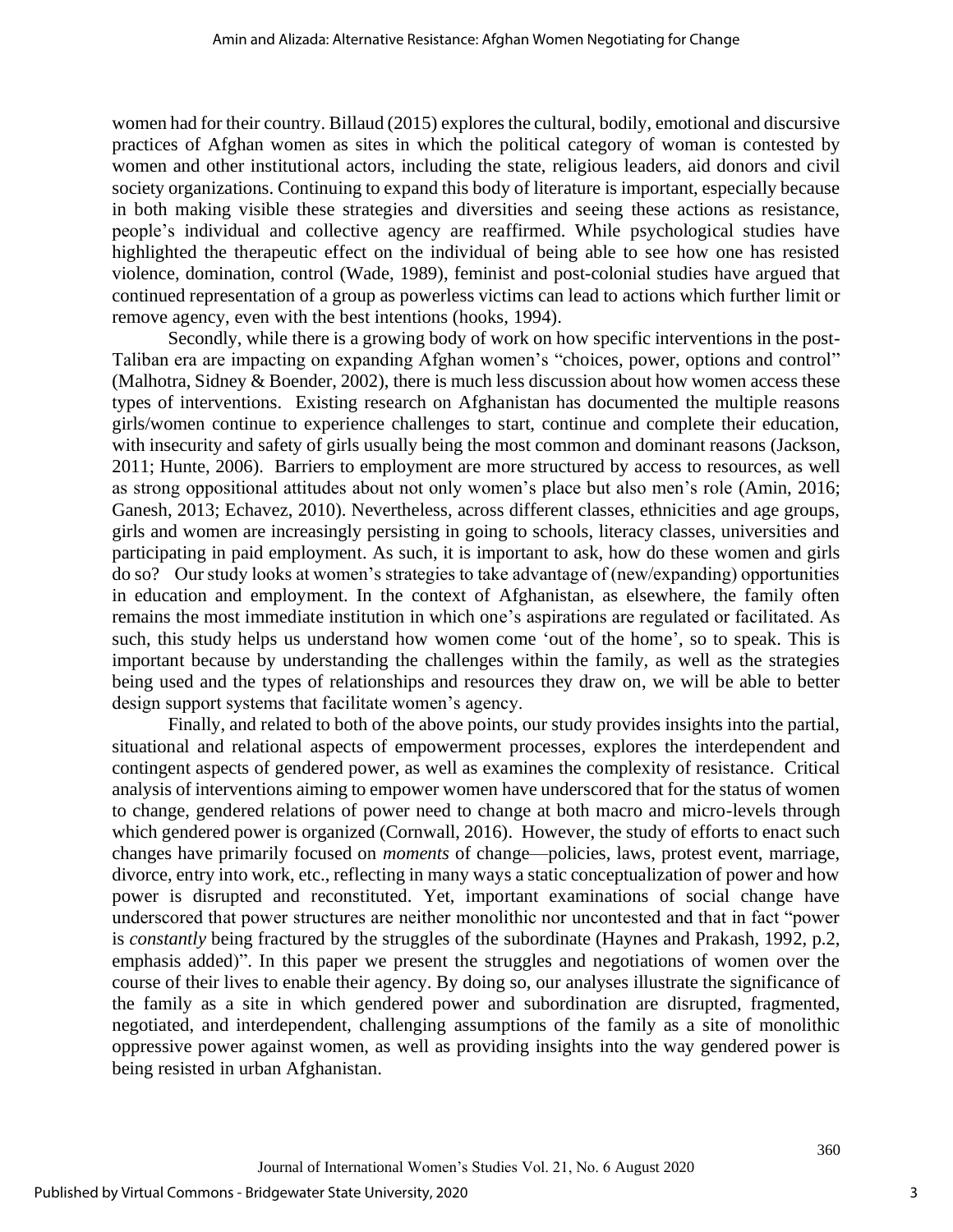# **Conceptualizing resistance**

Theorization of resistance has focused on 1) organized and collective state-oriented contentious politics, including that of revolution, social movements, guerrilla and civil warfare (Skocpol, 1979; Tarrow, 2013); 2) dispersed resistance, which includes a) everyday resistance that may be clandestine, disguised or involve apparently trivial shifts in practices that may not be directly presented as political acts (Scott, 1989; Butler, 1995) and b) 'the "extraordinary [glaringly disruptive] individual/small-scale eruptions of activity not coupled with communicative networks, collective identities or sustained collective actions (Lilja and Vinthange, 2018, p. 216)". These strands of theorization point to the relationship between resistance and power, highlighting in particular that the type of resistance enacted, and its impact depends on the form of power it is embedded in. There have been multiple efforts to give structure to the concept of resistance, to ensure its relevance and value. Drawing on the research and debates in resistance studies, Hollander and Einwohner (2004) attempted to organize and operationalize resistance to capture its multidimensionality and complexity through a typology of resistance based on three dimensions: intention of actor, recognition by the target of the act, and recognition by observer of the act. This produced a classification or resistance into: overt resistance, covert resistance, unwitting resistance, target-defined resistance, externally-defined resistance, missed resistance, attempted resistance and non-resistance. Hollander and Einwoher's (2004) typology brings into focus the roles of intention, perception and recognition in understanding resistance. More recent conceptualization of resistance also highlights the significance of affect, agency, temporalities, spaces and other forms of resistance in understanding resistance (Lilja and Vinthagen, 2018). Specifically, resistance can be claims against repressive (power-over), sovereign power, directed against claims of elites and experiences of subordination (Iñiguez de Heridia, 2017), what Lilaj and Vinthange (2018) call counter-repressive resistance. Alternatively, resistance can also be directed at discursive and normative power, embedded in identity, language, symbolism and cultural processes and meaning-making practices (Baaz et al, 2017; Bleike, 2000; Tӧrnberg, 2013), taking the form of Focuault's techniques of the self. Arguing with Butler (1995), Lilaj and Vinthange (2018) suggest this kind of productive resistance chips away at the dominant discourse, transforming it slowly through "reiteration, rearticulation, and repetition of the dominant discourse with a slightly different meaning (p. 220)". In this understanding of resistance,

resistance occurs within dominant discourses and systems, yet simultaneously as acts against domination. Thus, this is resistance that attempts to be governed a little bit less or not quite in the same way by employing techniques of counter conduct, reverse discourse and techniques of the self as outlined by Foucault, in which somewhat other ways of being are carved out from the discursive material and subjectivities that are made available. As such, this form of resistance recreates social institutions, communities, political subjectivity, and subjugated knowledge in ways that utilize and open up cracks and undermine domination, yet without achieving complete liberation (Lilaj and Vinthange, 2018, p.221)

Butler (1995) argued that gendered power is re-produced through the repeated performance of gender and that when these repeated performances and self-representations are altered (even slightly), change becomes possible. Post-colonial feminist critiques of resistance, agency and patriarchal power in post-colonial societies point to the importance of dispersed resistance, and in particular productive resistance. For example, Ali (2014), in her analysis of agency and resistance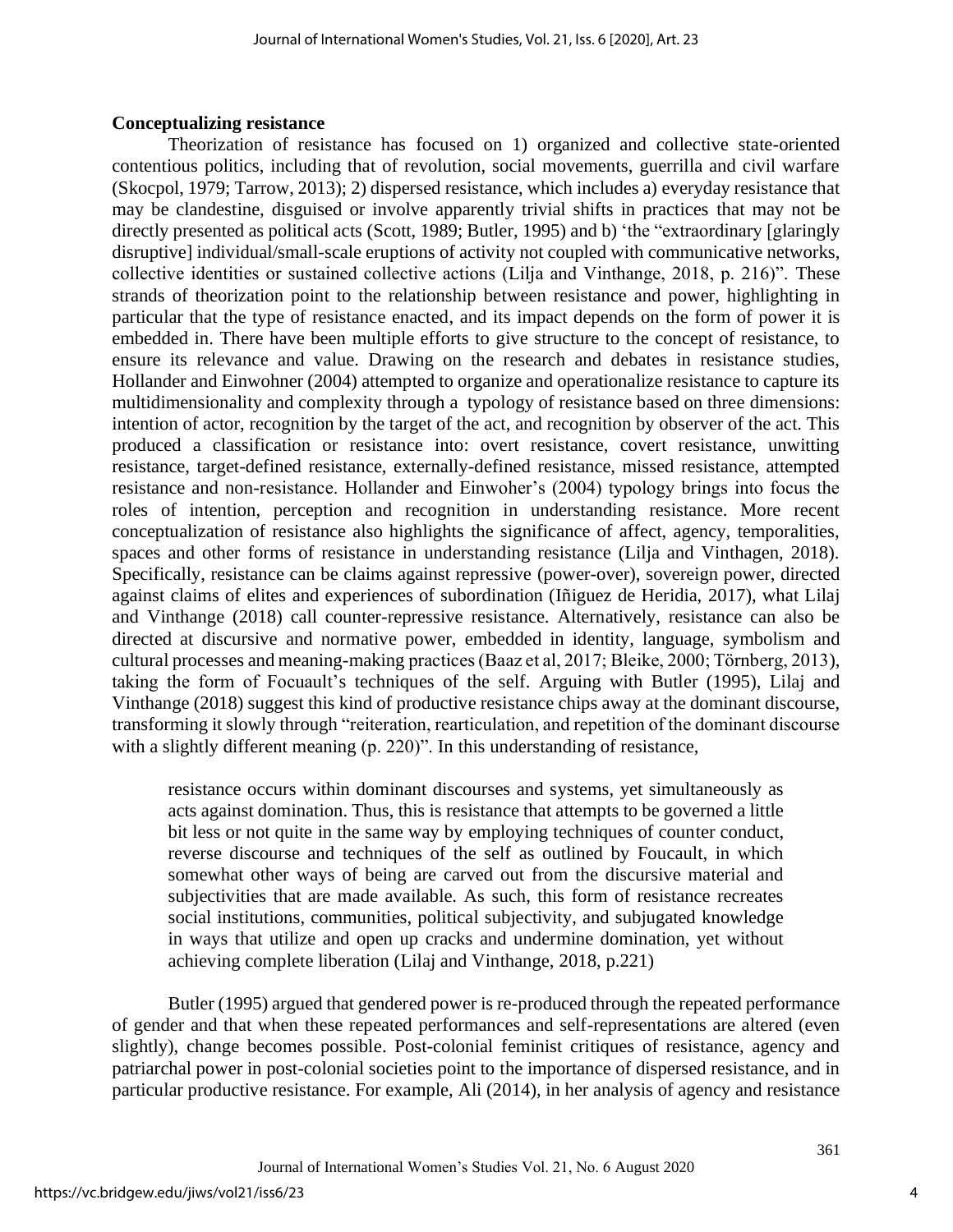in Pakistan, suggests that "negotiating, provoking, avoiding and enduring (125)" are alternative ways to accommodate and subvert power dynamics in contexts of 'overwhelming' patriarchal power. Ali (2014) notes that it is important to examine resistance to gendered power through a frame that sees women's lives as an ongoing negotiation, narrated through apparent victories, contradictions, assertions, regrets and re-evaluations. The discussion in this paper draws on these alternative conceptions of resistance to understand women's efforts to carve out a space for themselves and their aspirations in the face of the constraints they are embedded in.

### **Methodology**

The data in this paper comes from a comparative study on the impact of women's education and employment on gender relations in the Muslim families in Afghanistan, Bangladesh, India and Pakistan. The analysis in this paper are based on 64 semi-structured in-depth interviews with women who had educational and/or employment experiences in Kabul, Afghanistan. The respondents were recruited through purposive snowball sampling (Creswell, 2009): Women who had some experience of education and/or employment were identified and two other adult members of her family, usually one male and one female, were interviewed. Participants were targeted to create ethnic, class, age and family structure diversity, which are key characteristics associated with differentiating gender dynamics and attitudes in Afghanistan (Kabeer and Khan, 2014).

Interview questions included understanding female participants' life stories in terms of accessing education and employment, as well as the experiences, attitudes and perceptions of education, employment and gender relations. Most interviews were conducted in the participants' homes, on a one-on-one basis, lasting about 2 hours and conducted in *Dari* (an Afghan national language). In some instances, interviews were conducted in the presence of other family members, in part because it was difficult to obtain a private space for conversation. Interviews were digitally recorded, transcribed, and translated into English and analysed by thematic analysis. Thematic analysis started with the typology of resistance developed by Hollander and Einwohner (2004). Coding of the data along these types of resistance led to multiple reiterations of thematizing to integrate more contextualized understanding of resistance and power as argued by Ali (2014) and Lilaj and Vinthange (2018). This frame led to re-examination of acts of apparent 'agreement'/'submission' as sites in which resistance could be embedded, by paying particular attention to whether action narratives reflected cognitive awareness and critique of power and how each woman's experience can accommodate actions that reflect both 'agreement' and 'resistance.'

Five women and two men research assistants conducted in-depth interviews with 40 Muslim families in Kabul between June-August 2014. Guided by a feminist research praxis emphasizing building community in the act of learning and research (Allen, Walker and Webb, 2002), the in-depth interviews were conducted by women and men who came from the same communities as the respondents. This approach influenced the research assistants in seeing their communities as sources of knowledge and in the process, building new relationships with their communities. As part of this process, research assistants were also invited to continue in the process of analysis and publication, and this paper itself is the product of such collaboration, with one of the authors of this paper having being one of the Research Assistants in this project.

There are some other key characteristics of our sample to keep in mind: The median age in our sample is 25-34 years, with 60% of the women having secondary or higher education. Ethnically, 42% of the participants identify as Hazara, who constitute the third largest ethnic group

5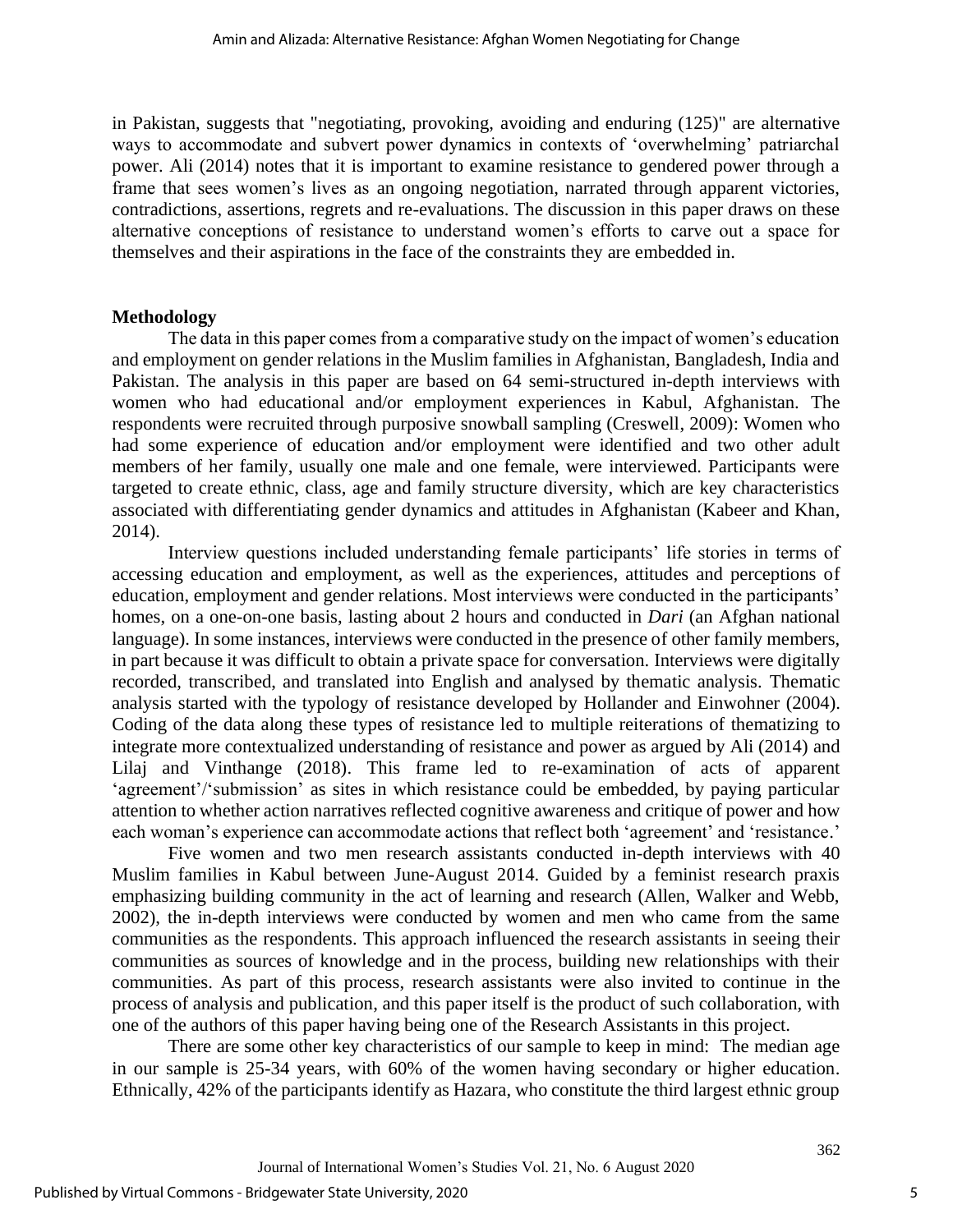in the country, are known to have more gender egalitarian attitudes relative to other ethnic groups in Afghanistan and have a history of being politically and economically marginalized (Kabeer and Khan, 2014). Among the respondents, 65% of the women were married or widowed, and the others were unmarried.

Gendered power relations in families impacted on the recruitment process. For example, during the recruitment process, sometimes even after a woman had agreed to participate, a male member (usually the husband) would ask her to withdraw her consent. At other moments, women would defer their consent to male members in the family, in which case, sometimes, men would agree to participate but would not want 'their women' to participate. These kinds of responses were the most common among potential participants that identified as Pashtun and might explain the over-representation of Hazara women in our sample. As such, our analysis is based on families where women had either the decision-making power to participate in this study and/or were not stopped from doing so. In the next three sections, we share these women's efforts to expand their options, act on their choices, gain control over their bodies and aspirations and enhance their power over resources.

# **Resistance in Acts of Submission, Sacrifice and Situated Agreement**

Not all women of course, strategize, disagree or resist all dominant gender norms. There are women whose stated attitudes, aspirations and their practices seem to suggest agreement with the dominant gender norms of their society. They may agree that it is the man's absolute right to control and decide for all members of the family, both as a question of honor and what God has ordained. Feminist theorization has had to struggle with why women (actively) comply with and support patriarchy. Internalization of oppression (Jackins, 1983; Rowlands, 1995; Pheterson, 1986), the hidden nature of oppression (Hartsock, 1983), and patriarchal bargains (Kandiyoti, 1988) are all important answers to this question. As such, feminist action has often focused on action that facilitate consciousness raising.

Importantly, many women, whose actions and ideas may be resistant to some dominant gender norms, may continue to agree with other aspects of behaviors and aspirations that align with dominant gender norms. One consistent area here is in relation to who is responsible for the home, child-care and keeping the family together. For many women, these remain the woman's duty. There are other women who agree with the man's absolute right to control and decide for all members of the family, both as a question of honor and what God has ordained. These women usually also support the use of any means necessary to do so, but even they hold ideas that are not fully in line with some fixed idea of a woman's place.

The story of Nargis helps us see the situated nature of what has been understood as 'submission' or 'agreement' with or internalization of dominant gender ideologies. Nargis is a Hazara woman in her mid-40s and a widow, who used to previously do tailoring from home and now relies on her son as the only income-earner in the family. She also has four daughters and another son who live with her. She is acutely aware that her daughters have no decision-making authority at home, even while her two sons and she, herself, do. She clearly stated that "a woman's primary duty is within the house and keeping the family united." She also shared that she could not go to school because it was a shame for a girl to attend school back in her time. She mentions that her eldest daughter was also deprived of education because she is a girl. As a mother, she had at first denied her daughter from going to school—because of both security issues and because she thought it was not right. However, she changed her mind seeing how much her daughter wanted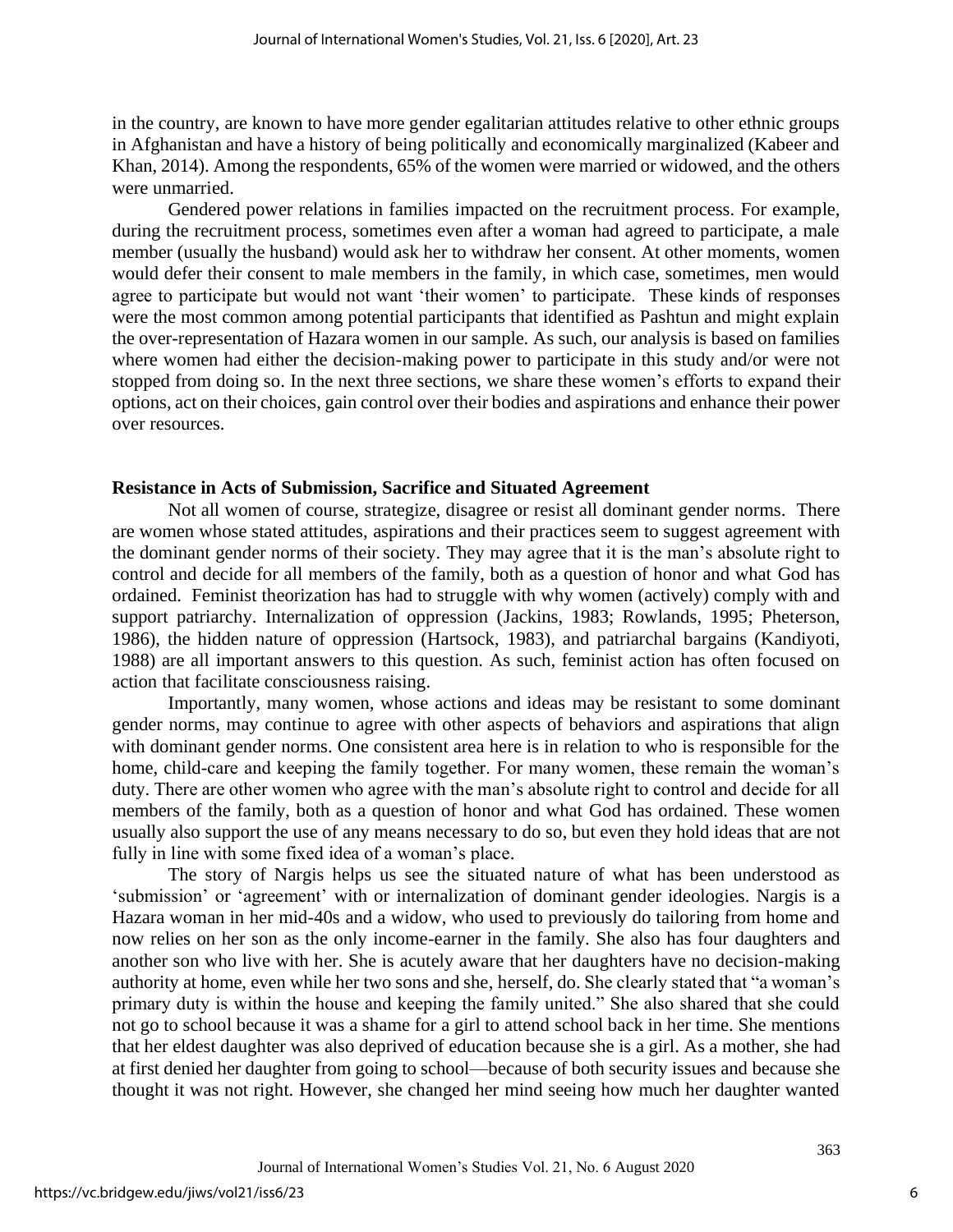to go to school and she also regrets that she lost the opportunity herself and could not get education in earlier times. She is happy that education is more normalized for women now. While she says that women who go out without their husband's permission are cursed by God, she also hopes her daughters will become a doctor, teacher or midwife. The regret she expresses about not having had the opportunity to further her education, the joy that she expresses at both her daughters' own interests in education and their ability to change her mind, despite security concerns, the hopes she has for them that would take them away from a 'woman's place in the home'—these point to how (gendered) power is partial, interrupted by situated emotions and relationships.

Even when women's behaviors and actions seem to indicate an apparent agreement with normative gender behavior and practices and suggest there is no resistance, women's narratives about how they feel about what has happened can indicate resistance. In feminist therapy research and practice (Wade, 1997), as well as in understandings of cognitive dimensions of empowerment, it has been underscored, that this kind of awareness is important and can be understood as a form of resistance, a refusal to acknowledge that what 'is,' is not right. There is often an acute awareness in these women that 'this is not right, it is wrong'. Often, we can hear this kind of awareness in narratives about what would happen if they had chosen otherwise: Ruined lives, conflict, and violence. The power of "people saying stuff" (as several respondents said) is indicated in these narratives often, highlighting how self-regulation occurs in the face of social regulation. While self-regulating behavior has often been understood as abiding by power or seen through the frame of effective social control, feminist theorization on gender consciousness points to the cognitive importance of *awareness* of that self-regulation as a part of empowerment (Stromquist, 2002). In addition, Wade (1997) and Scott (1990) claim that 'pretending to agree' and 'abiding' to avoid harm, can be an important site of personal resistance because hiding one's actual thoughts and intentions is an act of setting up a barrier of the threatened/subordinate person. As Wade (1997) writes: "In the most extreme cases of violence, where the victim has every reason to believe she will be killed or seriously harmed in some other way for even the slightest opposition, the only possibility for the realization of resistance may be in the privacy afforded by the mind (p.30)."

We had respondents who sometimes related how they gave up a role-resistant opportunity (such as education, working, etc.) and abided by dominant norms and roles. They will indicate often that the action is intended with a perception and understanding that one is giving up something important to oneself because the choice to continue to do the thing (work, study, etc.) would 'cost' too much or there are no *real* options or alternatives. They carry these 'lost opportunities' stories with them, often in silence. However, their admiration for other women in their lives who are able to take advantage of these opportunities, speak to their own refusal to accept that what happened was right.

For example, one Shia Hazara woman in her 80s (Zainab) clearly stated that,

If a woman does not obey the husband, and is not acting according to God's will, [she] should be beaten up by husband... if a woman commits a sin, and the man proves the sin, he has the right to beat her up until she returns to the right/correct way. According to Islam, a woman should stay home and does not go out unless she remains hungry and is economically poor.

This same woman also says that "There is nothing better than school for girls and they should study until they die." She also admires her daughter-in-law, Farzana, who is 33 years old and got educated until class 9 in Iran and married at 15. She admires her because Farzana works as a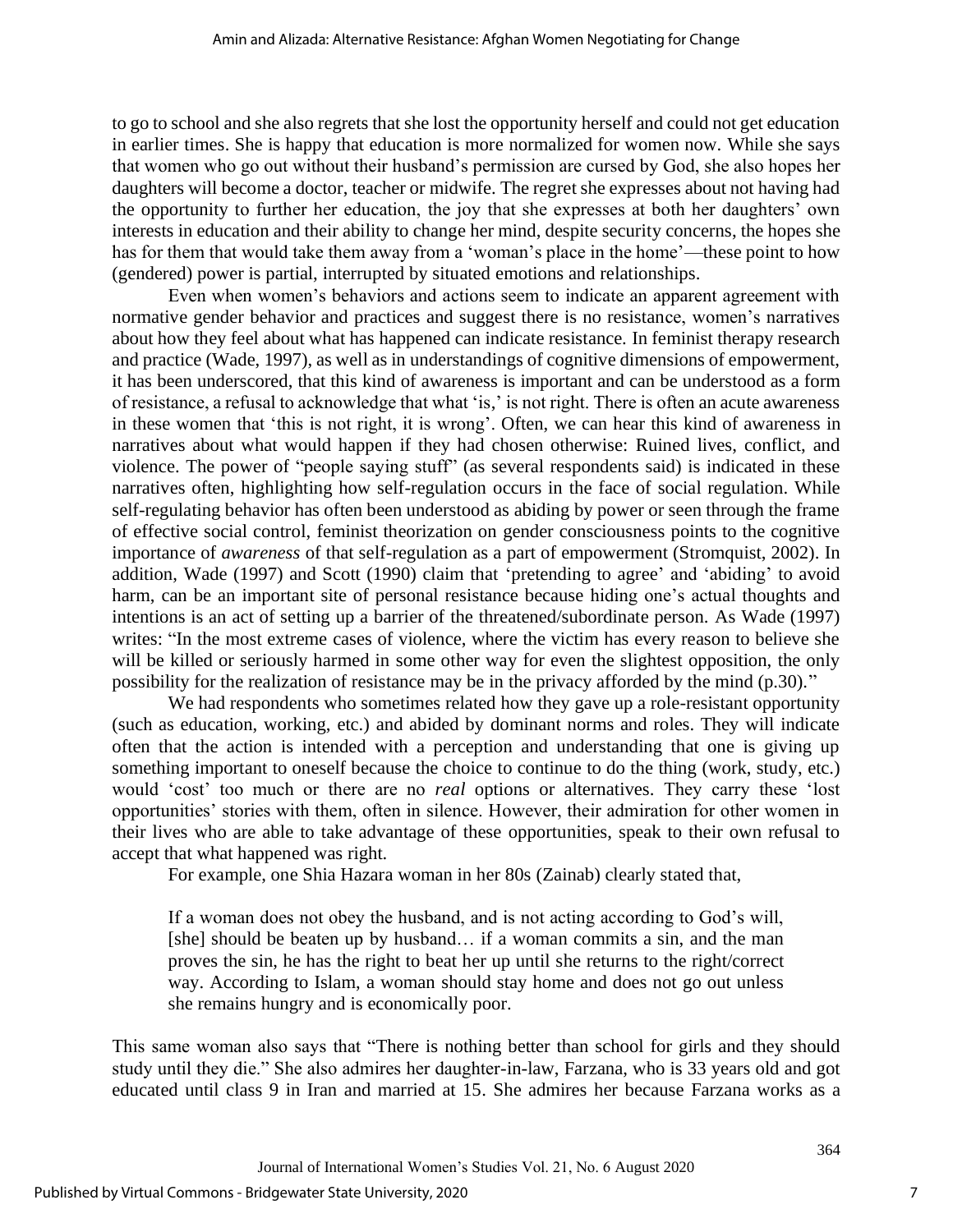teacher at a school and takes care of the family. Farzana self-identifies as the head of the household since the husband (the son of Zainab) has gone to Iran for medical treatments; her mother-in-law (Zainab) supports Farzana as the head of the household, even while other sons live in the same house. Zainab is losing her eyesight and many of her comments indicate a feeling of helplessness, in part narrated through the fact that before passing away, her husband divided up the land between her sons and did not leave her anything. She says this with regret and hints of anger. She also notes how under her, her own daughters learned to read the Quran (but did not go to school since there were no schools then), but "everything was over after they got married," showing again a cognitive awareness of the repressive system in which women live and the losses they create.

These women's narratives are indicative of many women's relationship to "what should be", highlighting the situated nature of what one agrees with, when one resists, how one strategizes to exercise agency, and how one feels about how things are. We are not suggesting that cognitive awareness of oppression, admiration, feelings/framings of sacrifice, mental acts of resistance are effective in stopping violence and oppression. However, these are sites of fractures in what may seem like absolute or overwhelming (patriarchal) power. Recognizing these as fractures in power can have both explanatory and transformative implications for how more direct acts of resistance (persuasion, mobilization) can be successful.

# **Resistance in Acts of Open Defiance**

Open defiance or over resistance is the classical understanding of resistance, in which in the face of opposition, one directly confronts the opposing actor and persists in achieving one's goals. As Scott (1990) noted, this is the least common form of resistance and this was the case also among our participants. Among women who did use this strategy, they were able to do this by finding alternative resources to be able to persist in the opposition. The policy focus on women's empowerment through employment has primarily emphasized the role of financial autonomy or access to independent sources of income as the resource that facilitates open defiance. Whereas financial autonomy or access to independent source of income were an important resource, it seems also that relational resources in the form of emotional or motivational support from a family member was crucial. This type of relational sources has been less studied. Although there were many instances of the crucial support from the father or the sister or the son or the daughter, the most common place women found support (when they did) were in their mothers: Mothers who fought for their daughters' education against banned schools during the Taliban era, mothers who opposed family and community criticisms and sustained verbal abuse to ensure that their daughters (and their sons) were able to go to school, choose their partner, pursue a specific area of interest, continue to work. Nevertheless, overt resistance usually also means bearing consequences to the resistance in the form of verbal or physical abuse from the opposing actor, working long hours, "bearing hunger and troubles in the village," listening to continuous questioning of "where she goes, what she does, why she goes out on weekend, why is she not getting married (Rabia)."

The story of Zahra captures well the way this kind of overt resistance plays out. Zahra, a 45 year old Pashtun woman, who is a school principal, fought all her life against her husband and her in-laws to be able to work, educate her daughters and support at least one of her daughter to marry the person of her own choice (despite her husband's opposition). She studied up to class 12 in Afghanistan and then moved to Moscow for 6 years for her bachelors and masters studies in pedagogy and literature before she got married, supported by her father (although opposed in part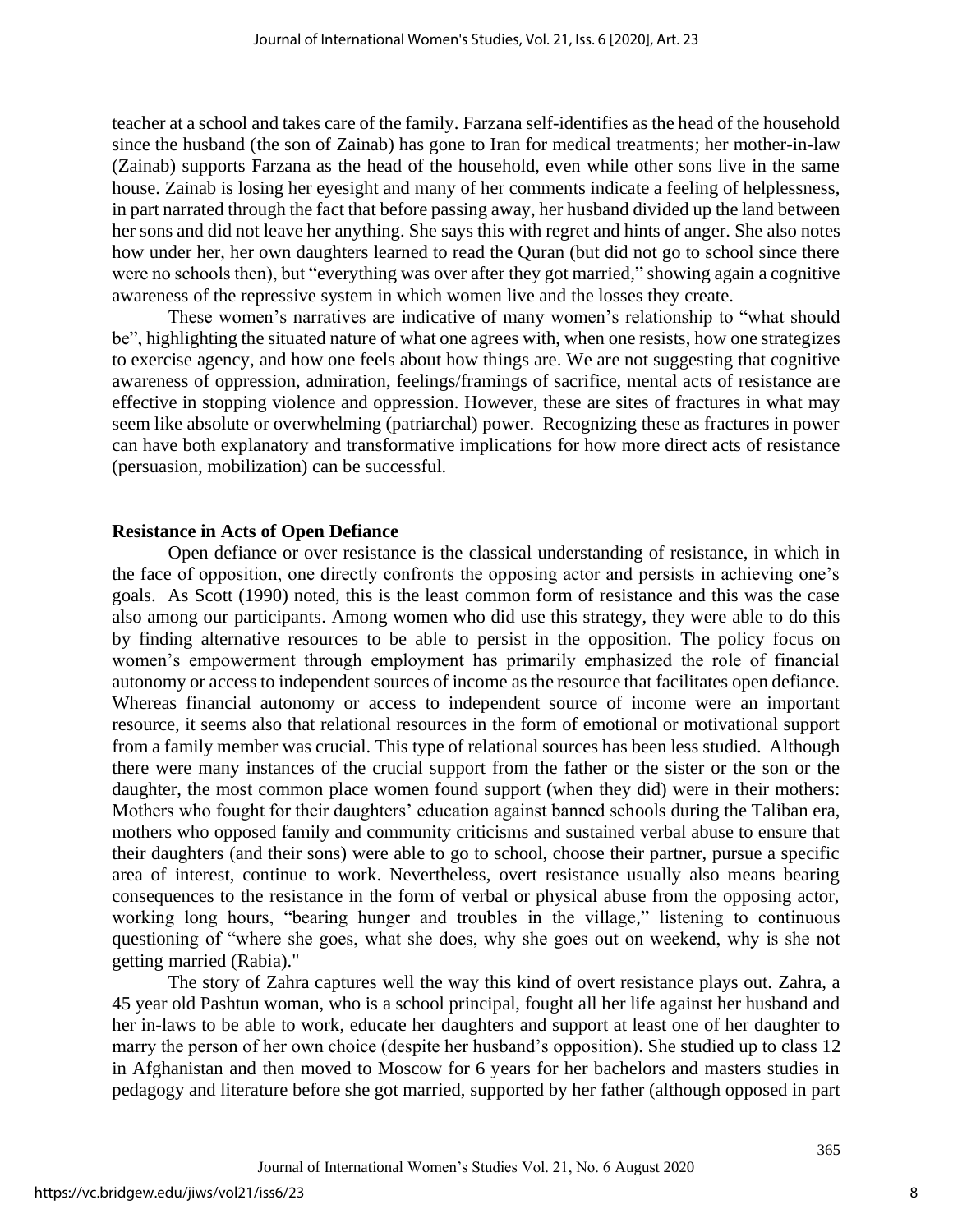by her mother, especially in relation to travelling abroad for education). She is the main income earner in the family and works as the principal of a government school which has more than 10,000 students and 250 staff. Her husband has a bachelor's degree and works on temporary part-time jobs with the Ministry of Transportation. They got married 24 years ago and have 6 children. When they got married, her in-law's family and her husband were strongly opposed to her working, despite the fact that she already had a Masters-level education. As a result, upon marriage, she initially did not work. However, while as a refugee in Peshwar (Pakistan), she started to work from home by sewing and tailoring clothes. She shared:

My mother may God bless her. Once or twice, she came to Pakistan and saw me pregnant. She got so angry and told me that I am educated; I am sitting beside Tandoor and make tandoor (a metaphor for her big stomach during pregnancy). Before you wore gloves and used paper before touching the doorknob. She got so angry that she didn't sit with me, she returned to Afghanistan so fast. The second good thing she did was that she took away my sewing machine telling that my back would bend. She told me to put all the pressure on my husband My mother told me I won't forgive you, considering the time I breastfed you, if you sit beside Tandoor. I haven't sent you to study and get your master's to sit beside Tandoor.

This led Zahra to "force her husband to let her work." This seems to have been a key moment in her life, because after this she worked in NGOs, with prisons, travelled for work to other countries and so on. She also decided to stop wearing the veil despite both family and societal opposition, asking her husband, "You have seen me back in time without veil and in sleeveless dresses. So, why should I wear it now?" She clearly indicates that she has been able to take control of decisions in the family, support her daughters' education and encourage them to make their own decisions, all in the face of opposition from her husband and/or his family. She also notes that sometimes she has not been able to achieve what she wanted for her daughters—especially for her eldest daughter, who was married due to the father's decision and that stopped her education, despite the fact that the mother (Zahra) wanted her to not get married at that point. She continues to try to support this daughter and encourage her to persist.

Overt resistance is not without consequences. Zahra makes clear that none of this has been easy: "sometimes my husband heard some rumors about me outside [while I am working] and retold them all to me with violence" and that he has also threatened divorce. She also indicates that his violence has come in different forms, physical and verbal and that sometimes she has had to give in, because "sometimes he [my husband] imposes his decisions using violence. I have to endure, endure, and endure." The consequences women live with point to the partial nature of what individual overt resistance can achieve, pointing to structured power that necessitate women to 'endure, endure and endure'. To overcome such consequences of overt resistance, collective action remains crucial (Cornwall, 2016; Stromquist, 2015; Kabeer, 2008).

Relational resources can come outside of relationships of family and friendships. Take the story of Hakima. She was widowed during the Afghan Civil War and although poor, has managed to make ends meet by being a small poultry farmer based in her house. When her husband died, keeping the house they had was difficult since her in-laws wanted to take it away and tried to force her to leave without her children. It was only through the support of a religious cleric that she was able to keep the house and her children.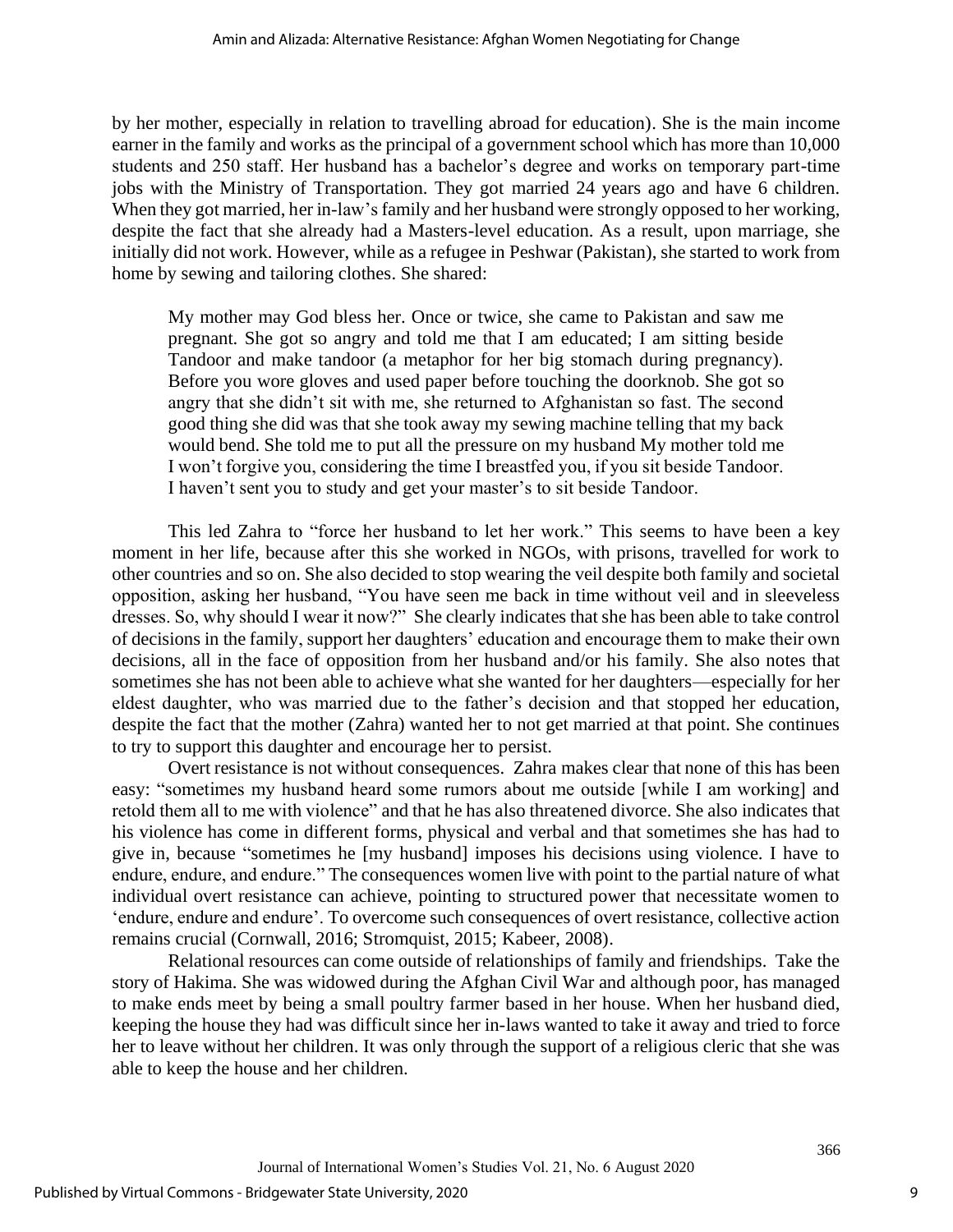While Hakima referred to a specific cleric helping her, many of the women in our study pointed to how Islam supports gender equality, women's right to education and women's right to be free from violence. They referred to specific parts of the Quran, as well as what they have heard some religious cleric say on TV and radio. These aid women in asserting themselves and exercising their agency in their own homes. For example, Mursal, an uneducated 49 years old Shia Hazara woman, is another example of how women use religious resources to resist. Mursal and her family moved to Kabul right after the fall of the Taliban, and she started weaving carpet at home to support her family. Initially, the primary respondent wanted her husband to buy a piece of land but the husband had no money at hand. Mursal says that she went to the owner of the carpet workshop, for whom she weaved carpet for, and borrowed money. She bought land with the money, where she established a mini-carpet shop and hired seven employees. Using the income, she later bought land, helped her children, as well as established a bakery shop. She even paid her husbands' debts using the incomes. During the time she established the carpet shop and worked at the bakery, Mursal had to deal with her son's and husband's disagreements. Her son has told her, "You go and bring the fabric from a Pashtun [man]? Go bring it from somewhere women are in charge." Her husband told her that, "People tell me that your wife works, and you are using your wife's money for your livelihood." Mursal resisted her husband saying, "God has given me the ability to work. Why shouldn't I work? Why should I sleep in a corner of the house jobless?"

What do the role of relational resources in women's overt resistance imply about power and resisting and changing power structures? We would argue that the networks of support that women can draw on to defy constraints and oppression point to important point that Arendt (1970) has made regarding power: power requires continuous consent of the group on which power functions. When fathers, brothers, husbands, mothers, sisters, in-laws, clergy, workplace supervisors and colleagues and so on provide relational support to women who act in defiance of gendered power, they participate in refusing to provide consent to gendered power. In fact, that relational support is key in taking the first step to resist openly, especially in a context where the consequences of resistance are violent. Some of the work on men as allies in feminist work and the role of men in gender and development literature recognize the ways men can be part of resisting gendered power. Connell (2005) and Flood (2015) have argued for the need to mobilize men's power as gatekeepers for feminist action. This is also related to a more contemporary questioning of the place of religious leaders and institutions in feminist action (Kapur 2015; Mahmood, 2005). In South Asia, women's movements have often self-identified themselves in alliance with both secularism and in opposition to religion (Jeffrey and Basu, 1999). Kapur (2015) suggests that this has left religious institutions to speak for the place of women in religion without feminist voices and without feminist claims in the workings of mainstream/dominant religious power. In the same way that men's power as gatekeepers in patriarchal power can be potentially mobilized for changing gendered power, religious leaders, actors and spaces can be (and are) also mobilized. Kissane (2012) makes this argument for Afghanistan, where she points out that Islamic ideology is too important in people's lives to exclude it in process of advocating for changing women's situation. Both pro-feminist religious actors and religious interpretations, as well as women's efforts to raise questions and concerns that resist women's normative place in religious spaces are actual sources of women's efforts to overtly resist and exercise agency. Recognizing this helps to again identify fractures in the pillars that hold up patriarchal power and how these cracks can be widened.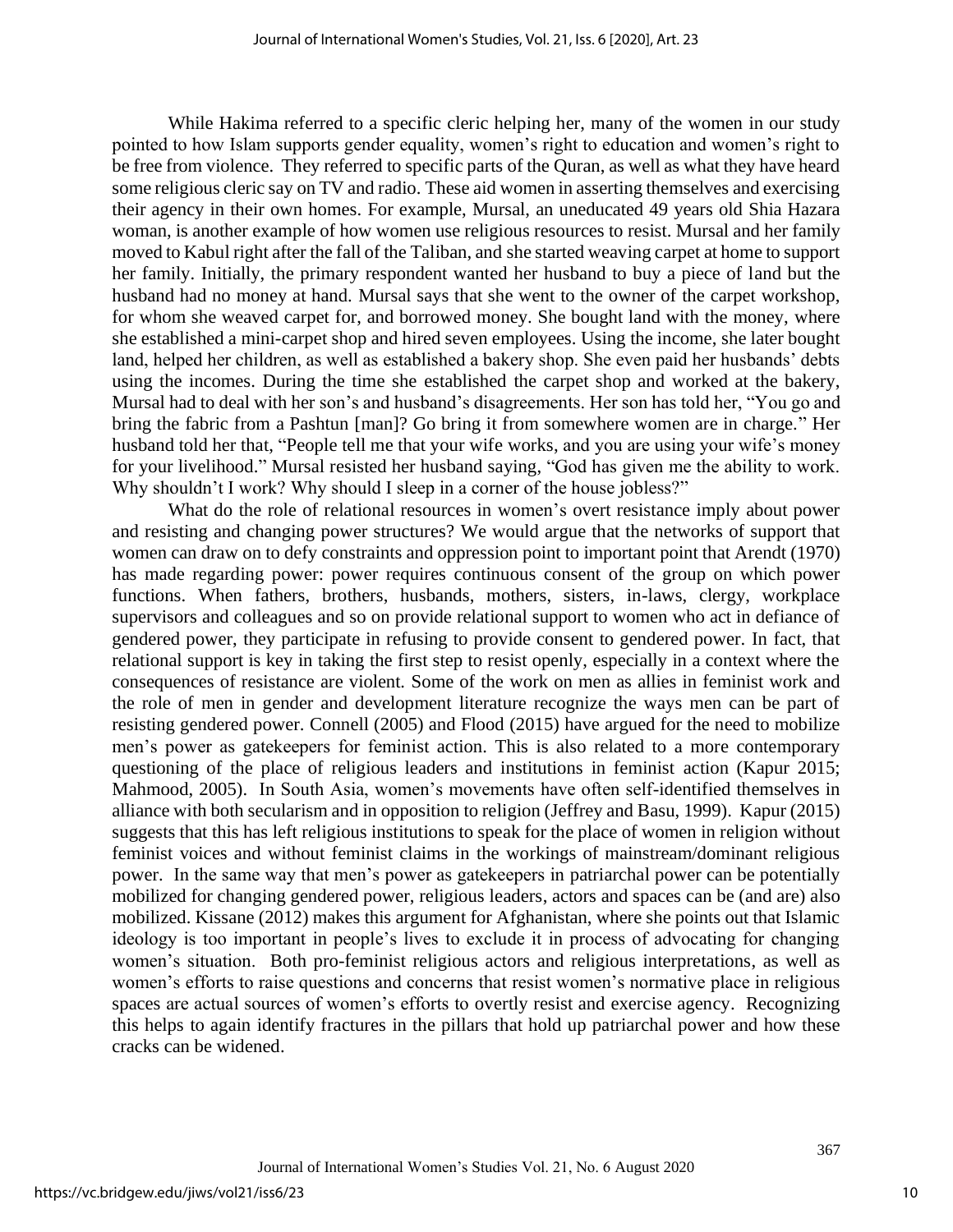# **Resistance in Acts of Negotiations**

In between acts of resistance located in the cognitive and acts that are open acts of resistance, are the range of acts that involve negotiations. Negotiation as resistance can take many forms—creating distance, persuasion, compromises, accepting trade-offs. Women often use these different forms of negotiation throughout their lives in efforts to exercise their agency. We will describe these first here and then provide examples of these.

Women created distance between oneself and the source of opposition (family members) to one's aspirations (for oneself or for their children) by various means, some explicitly intended (e.g. gaining financial autonomy by working to pay for daughters' education, moving away from an extended family), others through taking advantage of a change or adapting to a disruption in the 'normal' (migration-induced shifts and separations, death). Creating distance is similar to the idea of 'exodus'/'exile' that Lilja and Vinthagen (2018) discuss as a technique of productive resistance acts. This strategy usually implicates that the individual sees her action as a form of resistance, but it may not necessarily be seen as resistance by the target or by others. Often, since moving away can be seen as a dramatic form of overt resistance and therefore can provoke severe sanctions, creating distance as a successful strategy requires being able to divert the responsibility for the move to things 'beyond one's control', e.g., the opportunities for the husband are there, not here; financially this is better for the family; or using an opportunity (of separation due to migration or death) that may not be of one's making to take control. It is also important to note that the struggles faced and opportunities of resistance available to accessing education/employment vary for Afghan women living in Afghanistan vs. those that move away, even if temporarily: migration(s) continue to be part of a strategy for Afghan families, and women as a way to exercise autonomy and assert agency (Amin, 2018). Because of the nature of the migration process, embedded in structures of (patriarchal) states and borders, migration as 'creating distance' has to usually be a negotiated process. Like overt resistance, different instances of creating distance, including migration, often requires access to resources and support from some member of the family. When using persuasion, women will work to reason with the opposing actor and apply specific rhetorical tools to help the opposing actor come on their side. This is a very important strategy for women facing dominant structures of opposition. If those that oppose her can come to see things differently, the subsequent actions and consequences related to education, employment, etc, can be easier to manage and the state of support is potentially less fragile. Women in our study used this strategy the most often. In other situations, women may choose a strategy of accommodation, where they abide by some gendered social norms to access other opportunities, again for themselves, or for others. This is a technique of prioritization of which norms one resists/battles for vs. which she can give ground up on so that she can continue to act on what is 'more important.'

Consider Afsoon's story. Afsoon is a Tajik-Pasthun woman in her 40s who married into an Uzbek-Pashtun family was prevented from getting any form of education due to opposition from her in-laws' family. She speaks of the lack of education as the biggest challenge in her life. She shared that she did not fight to get an education for herself because the in-law's family would judge her and her immediate family negatively. To keep the name of her immediate family, she accepted not to go to school in her in-law's house. However, she found a way to move her family away from the in-law's house in Quondoz and move to Kabul to live as a nuclear family, so that her daughters would not suffer the same fate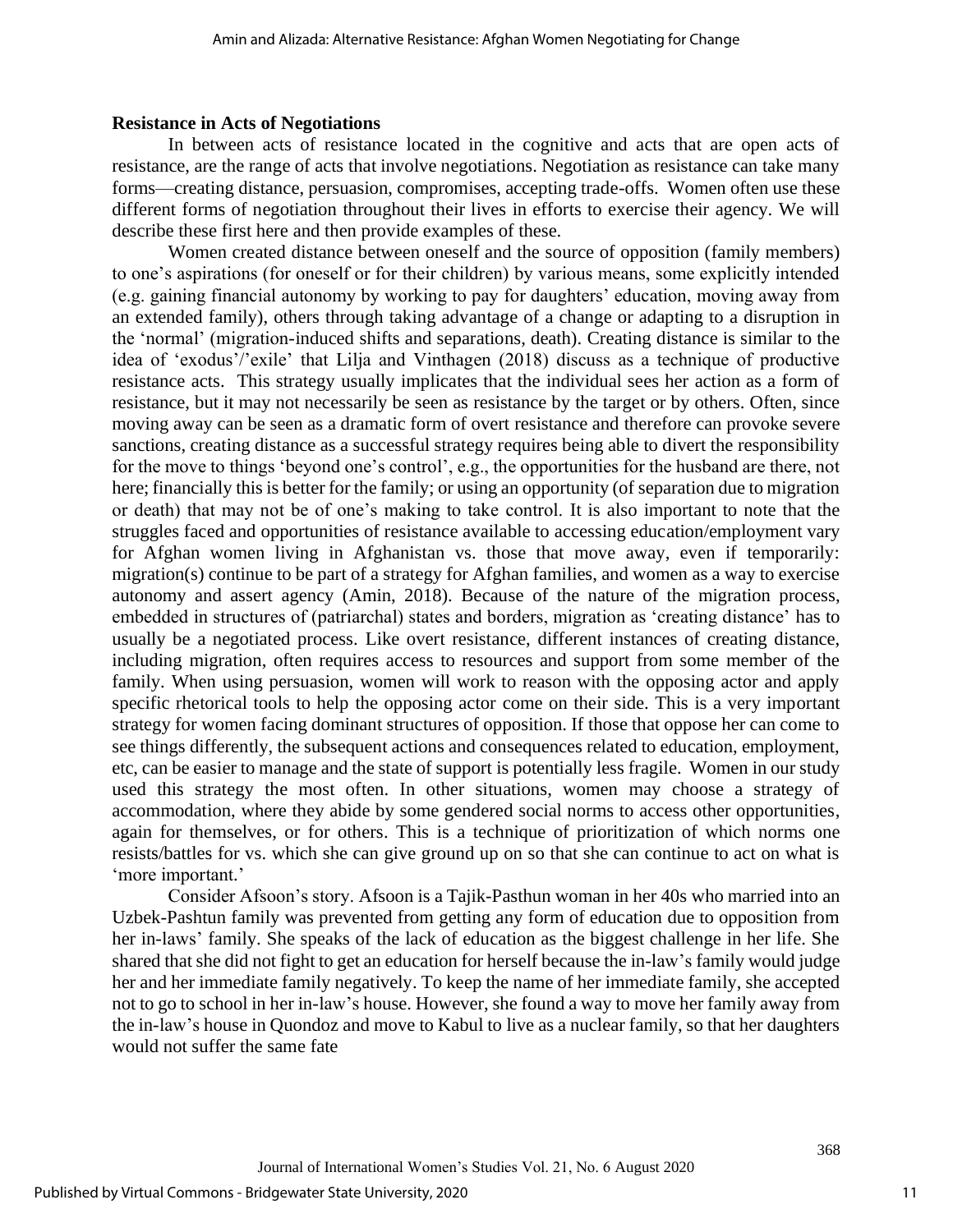I have a father in law who is 100 years old, he let all his sons to study but is telling that for his daughters, it is enough to know their prayer and that is all they need. If I live with them, I live [economically] comfortably but if for example, he tells my daughter not to go to school and then we don't accept his says, then he is an elder, is our father and that can't be. So, in order neither to burn the Kebab nor the grill, we live here [in Kabul]. We said that it is my husband's job here and he works here, that is why we live here. This way, my father-in-law is not upset, and we can educate our daughters.

Sometimes the creation of distance as a strategy requires long-term planning and accommodating short-term control. For example, Shugla, a school student with uneducated parents, says that she has to be home before sunset regardless of where she is to avoid any sort of troubles. She accommodates this requirement because she sees her education as a means to be able to move on without her family in the future. Masooma, a 20 years old Pashtun girl, and her sister have been "escorted" by their brothers to school for four years, every day, as their father did not allow their schooling otherwise. Masooma's mother mentions that she felt humiliated by that because her own daughters are escorted by her son to the same school in which she is the principal. However, both mother and daughters accommodated and applied this strategy as a way for the daughters to receive education in the face of their father's opposition. While for Afsoon, Shugla and Masooma these strategies are intentional; for other women distance is produced through external factors, including threats of violence, forced migration to Pakistan and Iran disrupted dominant norms and practices of gender relations, including women being the sole-income earner.

Yet the consequences of these disruptions are riddled with tensions and ambiguities, reflective of fragmented power and resistance. One of our respondents, Darya, a 37 Hazara woman with seven children and a cook for her husband's school is illustrative of this. Darya was uneducated when she got married at age 14 and described herself as "not knowing anything." Her husband and brothers-in-law were politically active, supporting the Hazara opposition in the Afghan civil war and the Iranian government "was after my husband and if they found him, they would hang him." His activities threatened his and his family members' lives in Afghanistan and so they moved to Pakistan as refugees. As refugees, her husband and brothers-in-law could not move freely outside the home and work of their political activities and so Darya was the only bread winner for four years, where she did embroidery for an NGO at home and her income supported the education of her brothers-in-law and her children, as well the publication of her husband's political articles. While through all of this, she really wanted to start getting an education, there were many obstacles at home which prevented her from getting education. She says that her mother-in-law was alone while doing the housework because at that time her other two brother in laws were not married. Afterwards, her sister-in-law was also studying and so Darya continued to do the housework. Later, with the support of her husband and her brother in law, she got enrolled in the literacy program in school. But then, seeing that her children were not studying properly, her husband told her it is up to her whether she wants to continue her own education or choose to take care of the children. Darya also shared how her father-in-law always asked her, what if her children were kidnapped or fell down the balcony while she was at school. So, she says she compromised, accommodated and she accepted to "bear the problems" and left school for her daughters' and children's education. Upon moving back to Afghanistan, her husband started a school and she thought 'I can't teach like other family members, but I can help it grow in a different way, by cooking and serving the guests in the school'. Initially, it made her happy to help the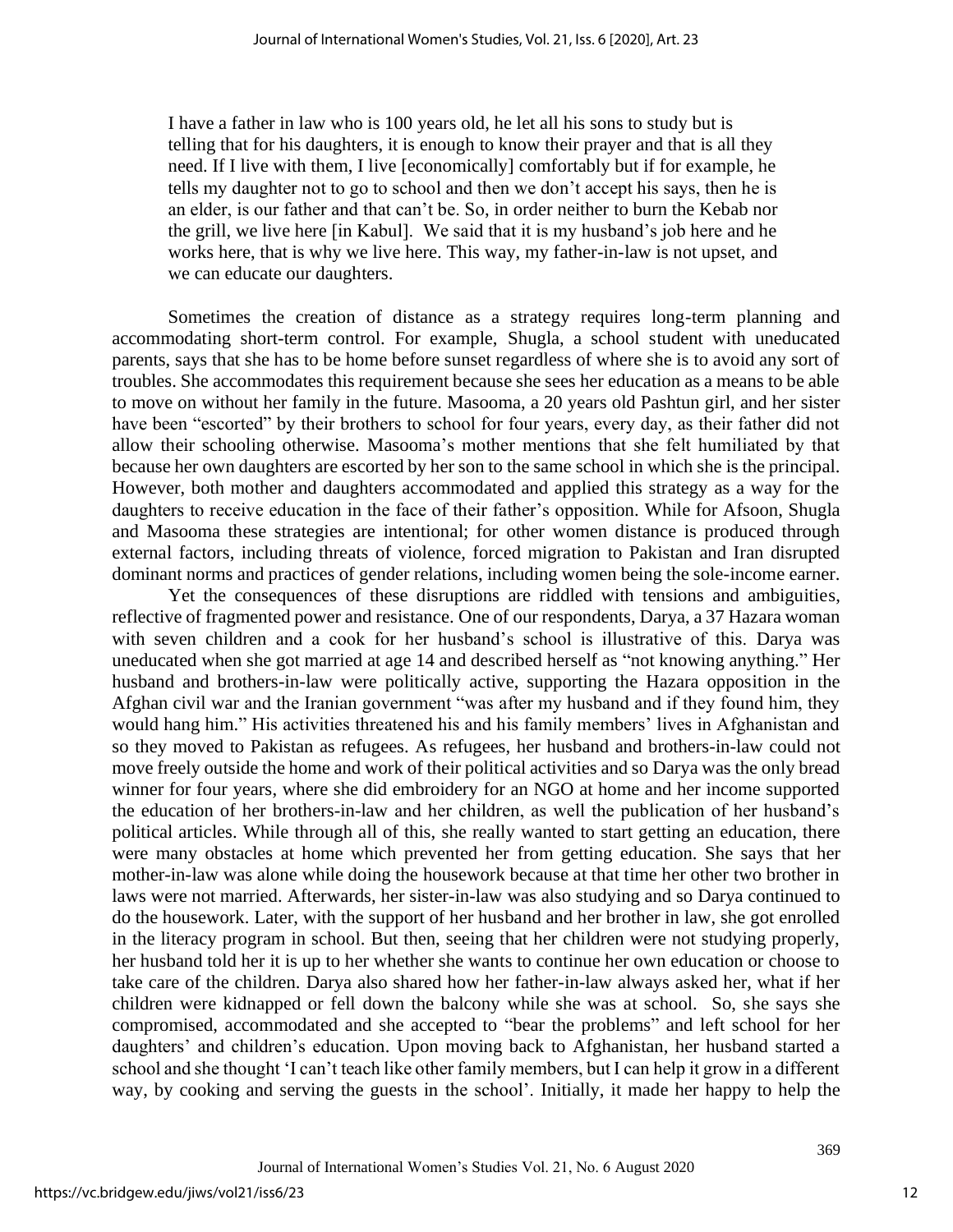school and her husband but now, as the school has become established and financially more secure, she has been pushing her husband to separate school work from house work and she is hoping that from next year, it will be separated. While in Pakistan her income supported the whole family, now she mentions that the money she gets from her cooking is only good for her personal expenses and does not help the family in any way anymore. Her daughters are all in university or school now. Her children and her husband see her as a role model. She is proud of what she has done, the "freedom" she says she has, how her husband values her, but Darya also knows that she continues to carry the burden of the whole family and has regrets the lack of her own education.

That Darya and many women like her have taken on gender-disruptive roles in the context of migrations, political violence and economic insecurities point to how patriarchal power is fragmented by the political economy of people's lives. While for some women and their families, these disruptions remain temporary, for others, it becomes transformative of the relationships and practices within the family. The disruptive power of migration in particular, to shifting gendered norms in the family has been documented in other research on Afghan women (Amin, 2018). However, the actions and practices that are potentially disruptive of patriarchal power, including women accessing economic power, are simultaneously reined in by the gendering of insecurity in the political economy of violence. In particular, for almost all the women in our study, the reality of both every day and political violence (in Afghanistan, but also in the camps in Pakistan and Iran) reinforces the rationalization of women being vulnerable without *mahram*, of women working outside the home subjecting women's honor to be questioned, and of women failing to protect their children if they are not with them.

Persuasion techniques, often through the use of Islamic narratives ("Didn't the prophet Muhammad say educate your daughters?", "Didn't Ayesha, the prophet's wife run her own business?"), accommodations, including 'concerns' about honor ("I wear the hijab and maintain my modesty when I am outside, our honor is safe"), creating distance and adapting to disruptions are responses by women to strategize against the rationalization of their subordination. Women's efforts to negotiate out of and through patriarchal constraints on their aspirations and actions through these techniques can have important spill-over effects that fracture the power structures that uphold these constraints. In persuasion, one starts creating and expanding networks of support; in strategizing through trade-offs, new resources may be accessed that can produce alternative ways of acting; in creating distance, new/modified models of relationships and families are produced; in adaptations to disruptions, new/modified models and experiences gain legitimacy.

# **Implications and Conclusions**

This paper discussed the negotiations, strategies and resources that Afghan women are drawing on to expand women's and girls' options, act on their choices, gain control over their bodies and aspirations and enhance their power over resources and power to act. Despite the workings of gendered power in contexts of political and economic insecurity where women's choices are constrained and limited, the women in our study resist their subordination through a myriad of acts that allow them to assert themselves. We argue that to understand both the possibility of change, as well as the actual processes by which gendered power is transformed, it is crucial to examine every day and extraordinary instances of individual behaviors that deviate from prescribed dominant gender behavior, that exit from participation (through symbolic and material mobility) in dominant gendered power structures, and that infuse new/altered meanings to dominant gendering discourses. While the relationship between such individual resistance and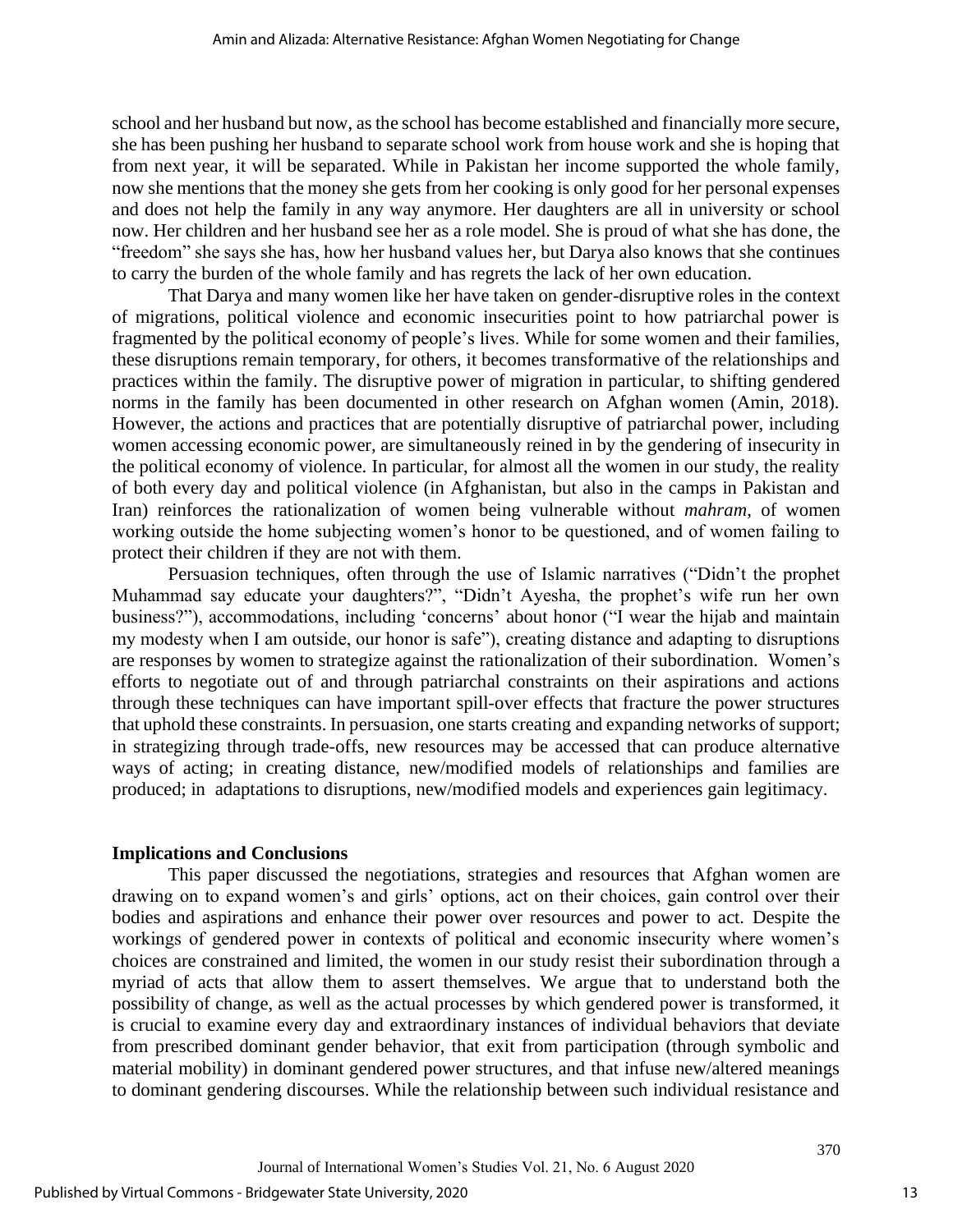social change (of gendered power) is inevitably unclear, situated and dynamic, it is possible that "on an aggregate level, it might have profound effects (Lilaj and Vinthange, 2018, p.224)". This is potentially the case when resistance is enacted by individuals across many seemingly unconnected spaces, from household to household, creating large enough fractures in power to shift its practice and meaning. The place of 'disruptive migrations', produced through violent and economic insecurities may also have a powerful impact in enlarging the fractures, as migratory experiences and resources become discursive and material means to resist through negotiations and perhaps even open defiance.

In addition to possibility of change through accumulated every day and repeated resistance, we also think the stories and experiences of these women have two important implications for how we can enhance more collective overt efforts for changing gender relations in Afghanistan (and more broadly). Firstly, emotions of regret and admiration are political emotions. Both regret (of having not fought/resisted/challenged) and admiration (of those who do things differently) implicate working with discursive material of dominant norms and ideas and narrating and creating new possibilities. Working with women (and men) on examining the political implications of these emotions, of what they regret, who and what they admire has the ability to not only unearth analytically how power structures are experienced (and resisted), but also how they can be mobilized for changing behavior. Our observation from both the research presented in this paper, and our own personal experiences of working with women from South Asia, we have found that while 'venting', 'bitching', 'criticizing' are part of conversations women have to express their dissatisfaction, they also speak more often about regrets and in these regrets we see an opportunity not only for re-imagining new possibilities, but already the beginnings of change. We have not found feminist theorizations of regret and admiration as material for enacting change. However, Price (2017) argues that regret is a political emotion and Sweetman et al (2013) point to how admiration can regulate social hierarchy. These arguments suggest that there is room for such theorization.

Secondly, contrary to the image that 'dispersed' resistance as an idea raises of individuals acting alone, the stories of these women highlight that they are often working with others, including family members, religious clerics, co-workers. These women are 'not going at it alone' but both find and create support in relationships that are often represented as negative, constraining or problematic. Instead these women have had mothers, fathers, mother-in-laws, husbands, sons, religious clerics, police officers who have worked with them, enabled their choices, and changed their behaviors. This highlights the relational dimension of resistance and change. Murphy-Graham (2010) has argued that in addition increasing gender consciousness and material resources in supporting egalitarian gender relations, social interventions need to also enhance relational resources. Drawing on Benjamin and Sullivan (1999), Murphy-Graham defines relational resources as the "combination of interpersonal and emotional skills and resources (2010, p. 322)". Relational resources are an important intermediary mechanism by which gender consciousness and structural changes are linked at the level of intimate and other important relationships. By enhancing the ability of women and men to communicate effectively with each other, changedirected negotiation can occur. Murphy-Graham (2010) points out that in many cases social interventions focus on gender consciousness and material resources, while ignoring the relational resources that are needed to enact change in home (or in other sites); moreover, social interventions focus on women's skills and resources, while ignoring the relations in which they are embedded when they 'leave' the intervention. She suggests that it is crucial that relational resources need to be enhanced for both men and women.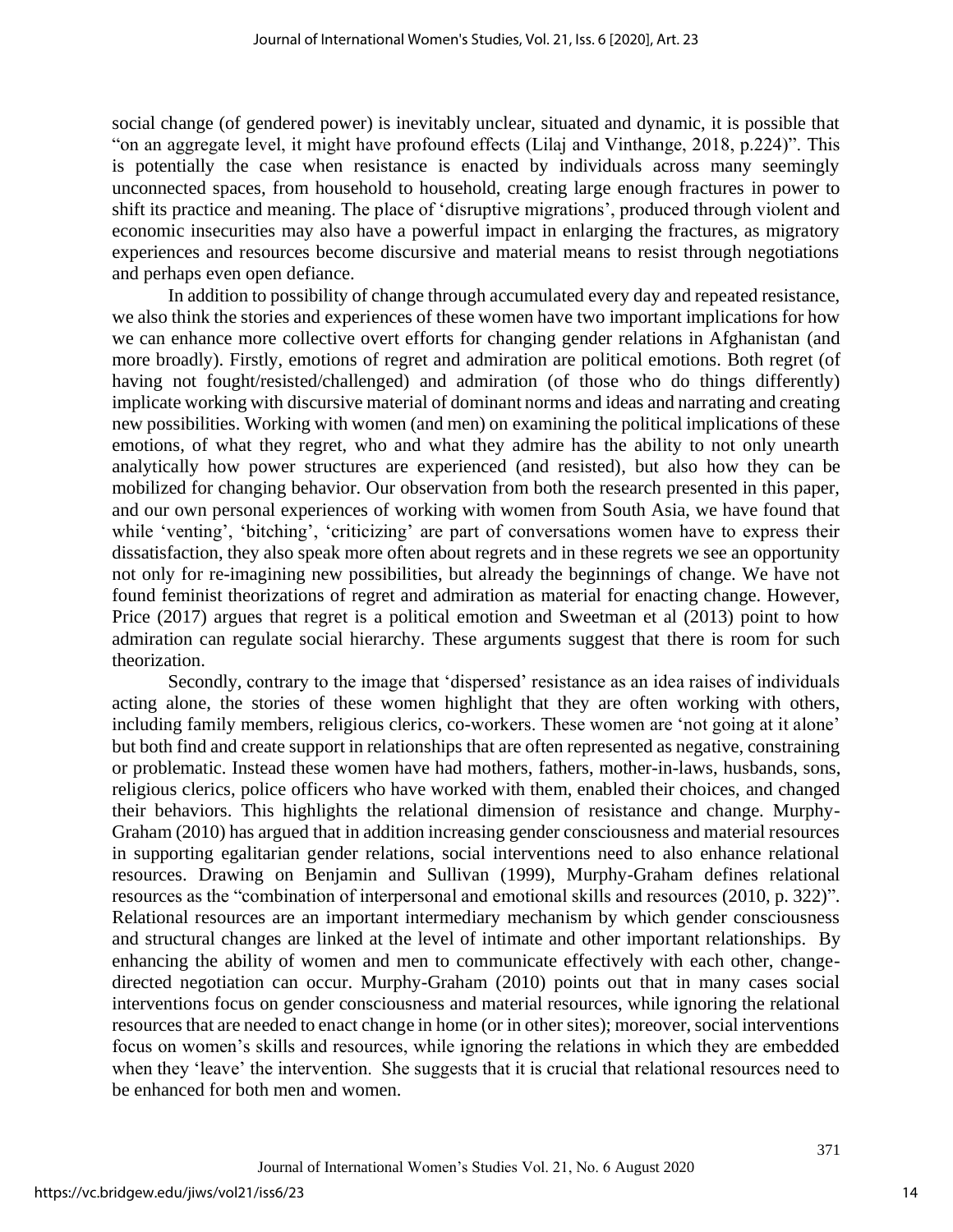We believe the effectiveness with which the Afghan women in our study are able to use persuasion and the significance of others' support (especially husbands, fathers or mothers) in overt acts of resistance point to the potential power of investing in expanding relational resources to facilitate larger change. We think that as such there is a need for research on how relational resources are being acquired, how they may be gendered and how they are utilized in the context of negotiating for change in the family and workplaces. In particular, this kind of research can support the development of programs and interventions that enhance relational resources in an explicit, culturally sensitive and politically specific way.

# **Acknowledgements**

We would like to recognize here the excellent work and contributions of the research assistants to this project who were key in the data collection, transcription, translation and contextualization of the data: Mursal Juya, Zahra Rostami, Zainab Hassanpoor, Razia Rezaie and Nargis Hajran. Thank you also to our research colleagues in the larger project Dr. Varuni Ganepola, Dr. Faheem Hussain and Md. Shahidulla Kaiser. Finally, we are grateful for the generous funding and support from the Ford Foundation and the Asian University for Women in facilitating this research work.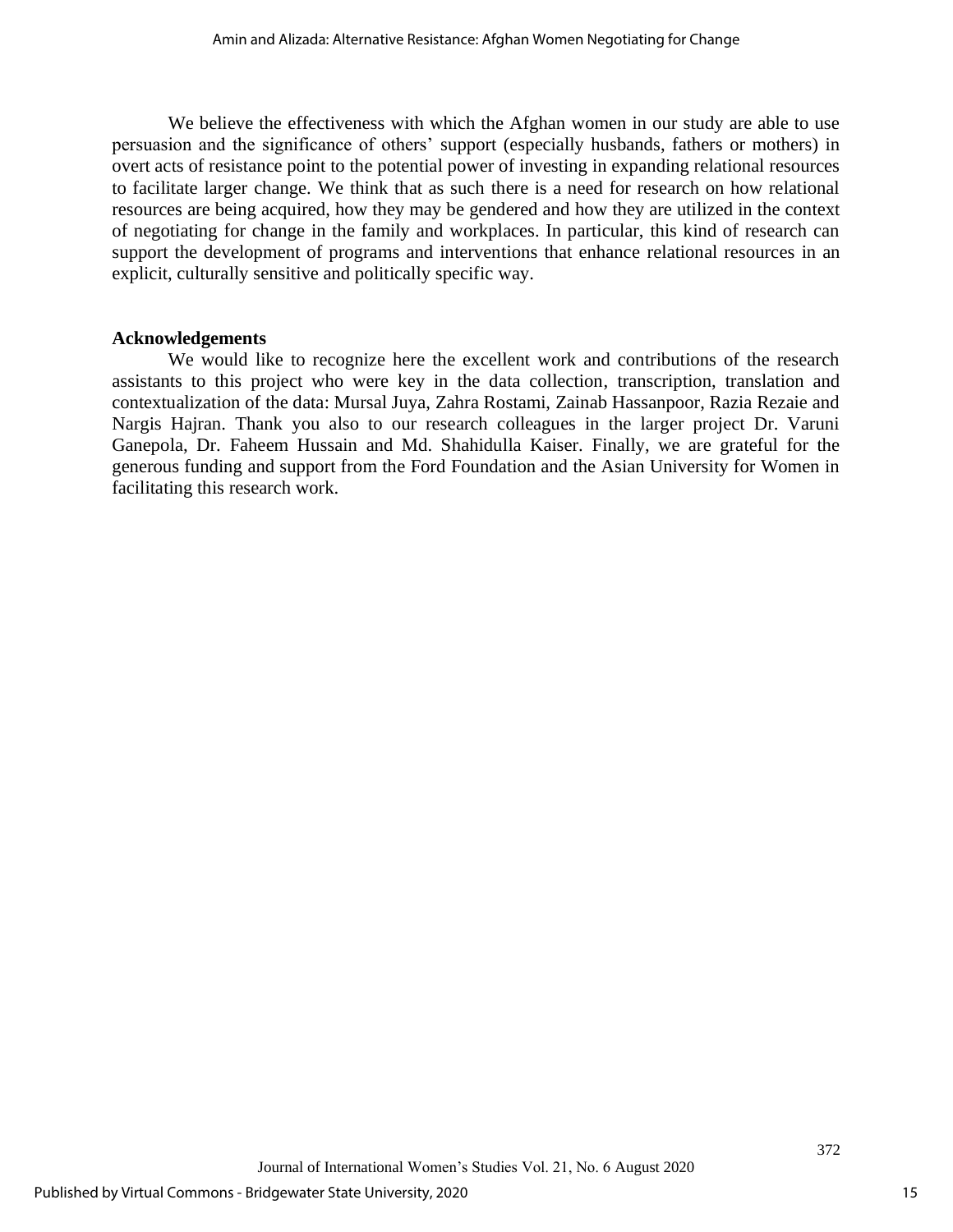**References**

- Abu-Lughod, L. (1990). The romance of resistance: Tracing transformations of power through Bedouin women. *American Ethnologist*, 17(1), 41-55.
- Agarwal, B. (1997). "Bargaining" and Gender Relations: within and Beyond the Household. *Feminist Economics* 3(1), 1-51.
- Ali, R. (2014). Empowerment beyond resistance: Cultural ways of negotiating power relations. *Women's Studies International Forum,* Vol.45, pp.119-126.
- Amin, S. N. (2018). 'The right way for me to do things for me': Experiences of some Afghan women in entering and practising karate. In Women, Sport and Exercise in the Asia-Pacific Region (pp. 75-91). Routledge.
- Amin, S.N. (2016). Afghanistan Country Report Survey Data. Available at: [http://familyempowermentproject.asia/contenido/uploads/2014/09/Afghanistan-Country-](http://familyempowermentproject.asia/contenido/uploads/2014/09/Afghanistan-Country-Report-Survey-Data.pdf)[Report-Survey-Data.pdf.](http://familyempowermentproject.asia/contenido/uploads/2014/09/Afghanistan-Country-Report-Survey-Data.pdf)
- Baaz, M., Lilja, M., and Vinthagen, S. (2017). *Resistance and Social Change: A Critical Approach to Theory and Practice*. London and New York: Rowman & Littlefield International.
- Baker, J. (2008). The ideology of choice: Overstating progress and hiding injustice in the lives of young women. Findings from a study in North Queensland, Australia. *Women's Studies International Forum*, 31, 53–64.
- Benjamin, O., Sullivan, O., 1999. Relational resources, gender consciousness and possibilities of change in marital relationships. *The Sociological Review* 44 (2), 225–251.
- Billaud, J. (2015). Kabul carnival: Gender politics in postwar Afghanistan. Philadelphia: University of Pennsylvania Press.
- Bleiker, R. (2000). *Popular dissent, human agency and global politics*. Cambridge: Cambridge University Press.
- Butler, J. (1995). Subjection, resistance, resignification. In: J. Rajchman, ed. *The identity in question*. New York, NY: Routledge, 229–250.
- Connell, R. W. (2005). Change among the gatekeepers: Men, masculinities, and gender equality in the global arena. *Signs: Journal of Women in Culture and Society*, 30(3), 1801-1825.
- Cornwall, A. (2016). Women's Empowerment: What Works? *Journal of International Development*, 28(3), pp. 342-359.
- Echavez, C.R. (2012). *Gender and Economic Chocie: What's Old and What's New for Women in Afghanistan.* Kabul: Afghanistan Research and Evaluation Unit. [https://areu.org.af/wp](https://areu.org.af/wp-content/uploads/2016/02/1206E-Gender-and-Economic-Choice-RQA-2012.pdf)[content/uploads/2016/02/1206E-Gender-and-Economic-Choice-RQA-2012.pdf.](https://areu.org.af/wp-content/uploads/2016/02/1206E-Gender-and-Economic-Choice-RQA-2012.pdf)
- Flood, M. (2015). Work with men to end violence against women: a critical stocktake. *Culture, Health & Sexuality*, 17(sup2), 159-176.
- Ganesh, L. (2013). *Women's Economic Empowerment in Afghanistan*, 2002-2012: Information Mapping and Situation Analysis*.* Kabul: Afghanistan Research and Evaluation Unit. [https://www.ecoi.net/en/file/local/1297918/1002\\_1387292714\\_areu.pdf.](https://www.ecoi.net/en/file/local/1297918/1002_1387292714_areu.pdf)
- Gutmann, M. C. (1993). Rituals of resistance: a critique of the theory of everyday forms of resistance. *Latin American Perspectives*, 20(2), 74-92.
- Hartsock, N. (1983). *Money, Sex and Power: Toward a Feminist Historical Materialism*. New York: Longman.
- Haynes, D. E., & Prakash, G. (Eds.). (1992). *Contesting power: Resistance and everyday social relations in South Asia*. Los Angles: University of California Press.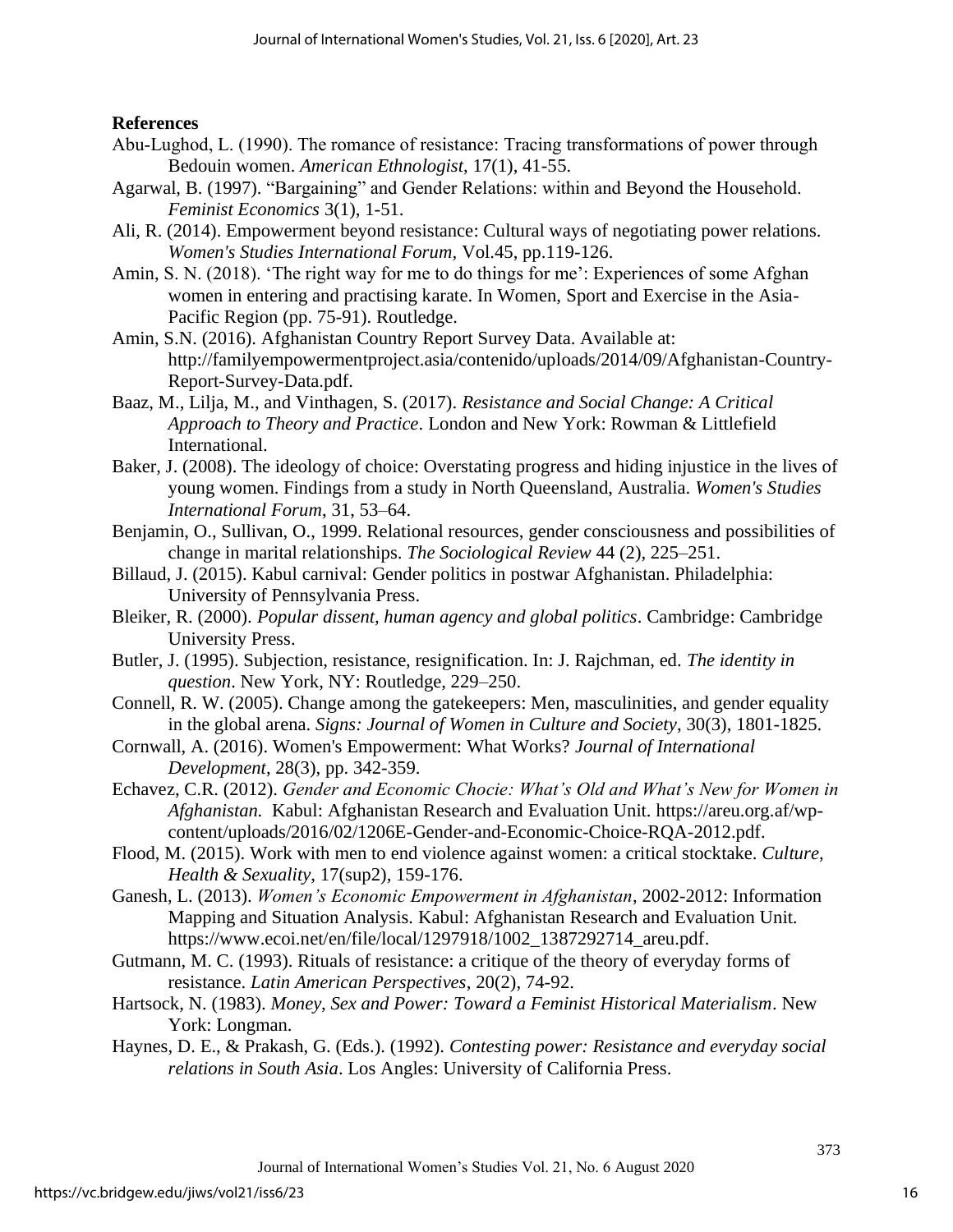- Hollander, J. A., & Einwohner, R. L. (2004). Conceptualizing resistance. *Sociological Forum*, Vol. 19, No.4, pp. 533-554.
- hooks, bell. (1994). *Outlaw Culture: Resisting Representation*. New York: Routledge.

Hunte, P. 2006. *Looking Beyond the School Walls: Household Decision-Making and School Enrolment in Afghanistan*. Kabul: Afghanistan Research and Evaluation Unit. [https://areu.org.af/archives/publication/607.](https://areu.org.af/archives/publication/607)

Iñiguez De Heredia, M. (2017)*. Everyday resistance, peacebuilding and state-making: insights from 'Africa's World War'*. Manchester: Manchester University Press.

- Jackins, H. (1983). *The Reclaiming of Power*, Seattle: Rational Island.
- Jackson, A. (2011). *High stakes: Girls' education in Afghanistan*. Oxfam.

Jeffery, P., & Basu, A. (Eds.). (1999). *Resisting the sacred and the secular: Women's activism and politicized religion in South Asia*. New Delhi: Kali for Women.

Kabeer, Naila (2005). Gender equality and women's empowerment: A critical analysis of the third millennium development goal. *Gender and Development*, 13(1), 13–26.

Kabeer, N. (2008) 'Mainstreaming gender in social protection for the informal economy' Commonwealth Secretariat, London.

Kabeer, N., & Khan, A. (2014). Cultural Values or Universal Rights? Women's Narratives of Compliance and Contestation in Urban Afghanistan. *Feminist Economics*, 20(3), 1-24.

Kandiyoti, D. (1988). Bargaining with patriarchy. Gender & society, 2(3), 274-290.

Kandiyoti, D. (2005). Rethinking bargaining with patriarchy. In Cecile Jackson and Ruth Pearson (eds), *Feminist vision of development: Gender, analysis and policy*, London: Routledge, 135-154.

- Kapur, R. (2015). Changing Gender/Gender and Change in Human Rights. Presented at *Gender and Change: Transcending Boundaries*, International Conference, Chinese University of Hong Kong, 8-9 December, Keynote, Hong Kong.
- Kissane, C. (2012). The way forward for girls' education in Afghanistan. *Journal of International Women's Studies*, 13(4), 10-28.
- Lilja, M. and Vinthagen, S. (2018) Dispersed resistance: unpacking the spectrum and properties of glaring and everyday resistance, *Journal of Political Power*, 11:2, 211-229.
- Mahmood, S. (2005). *Politics of Piety: The Islamic Revival and the Feminist Subject*, Princeton: Princeton University Press.

Malhotra, A. S., Sidney R. and Boender, C. (2002). "Measuring Women's Empowerment as a Variable in International Development". Background Paper Prepared for the World Bank Workshop on Poverty and Gender: New Perspectives. Available at: [http://Siteresources.Worldbank.Org/INTGENDER/Resources/Malhotraschulerboender.P](http://siteresources.worldbank.org/INTGENDER/Resources/Malhotraschulerboender.Pdf) [df,](http://siteresources.worldbank.org/INTGENDER/Resources/Malhotraschulerboender.Pdf) (Accessed, July 25 2015).

Murphy-Graham, E. (2010). And when she comes home? Education and women's empowerment in intimate relationships*. International Journal of Educational Development* 30, 320-331.

Pheterson, G. (1986). Alliances between women: Overcoming internalized oppression and internalized domination. *Signs: Journal of Women in Culture and Society*, 12(1), 146- 160.

- Povey. E.R. (2003). Women in Afghanistan: Passive victims of the borga or active social participants? *Development in Practice*, 13:2-3, 266-277.
- Price, B. (2017). *A Theory of Regret.* Duke University Press.

Rowlands, J. (1995). Empowerment examined. *Development in Practice* 5(2), 101-107.